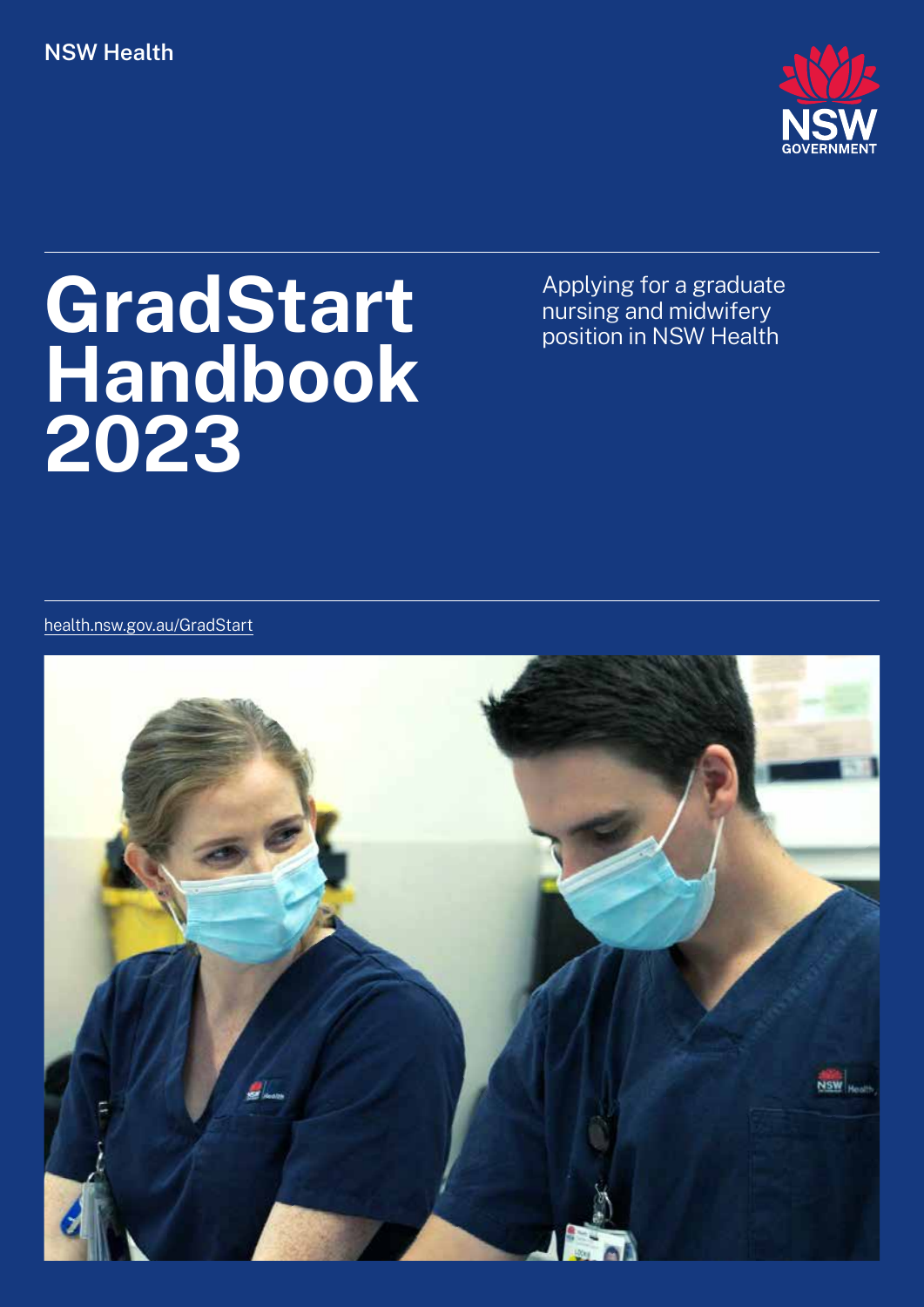# Welcome

A very warm welcome to the 2023 edition of the GradStart Handbook.

Congratulations on reaching this important step in your career. I want to acknowledge your resilience as students navigating study during the COVID-19 pandemic over the last two years. Now it is time to consider the incredible opportunities that are available to you as nurses and midwives entering your respective

NSW Health's Nursing and Midwifery Office coordinates GradStart. This is the annual state-wide process to recruit graduate nursing and midwifery positions. The GradStart Handbook is filled with useful information designed to help you navigate the application process.

professions.

Nursing and midwifery can take you anywhere in location and health care settings. These include positions in community health, mental health and rural and remote areas. More than a third of new graduate nurses and midwives in NSW complete their graduate year in rural and regional settings. My suggestion is to keep your mind open to the opportunities available to you.

Congratulations on your decision to enter these very rewarding careers. Your commitment and compassion as nurses and midwives are at the heart of health care and makes every difference to the health and wellbeing of the people of NSW.

This is just the beginning and I wish you well for the exciting future that awaits you.

C)MCROSA

Jacqui Cross Chief Nursing and Midwifery Officer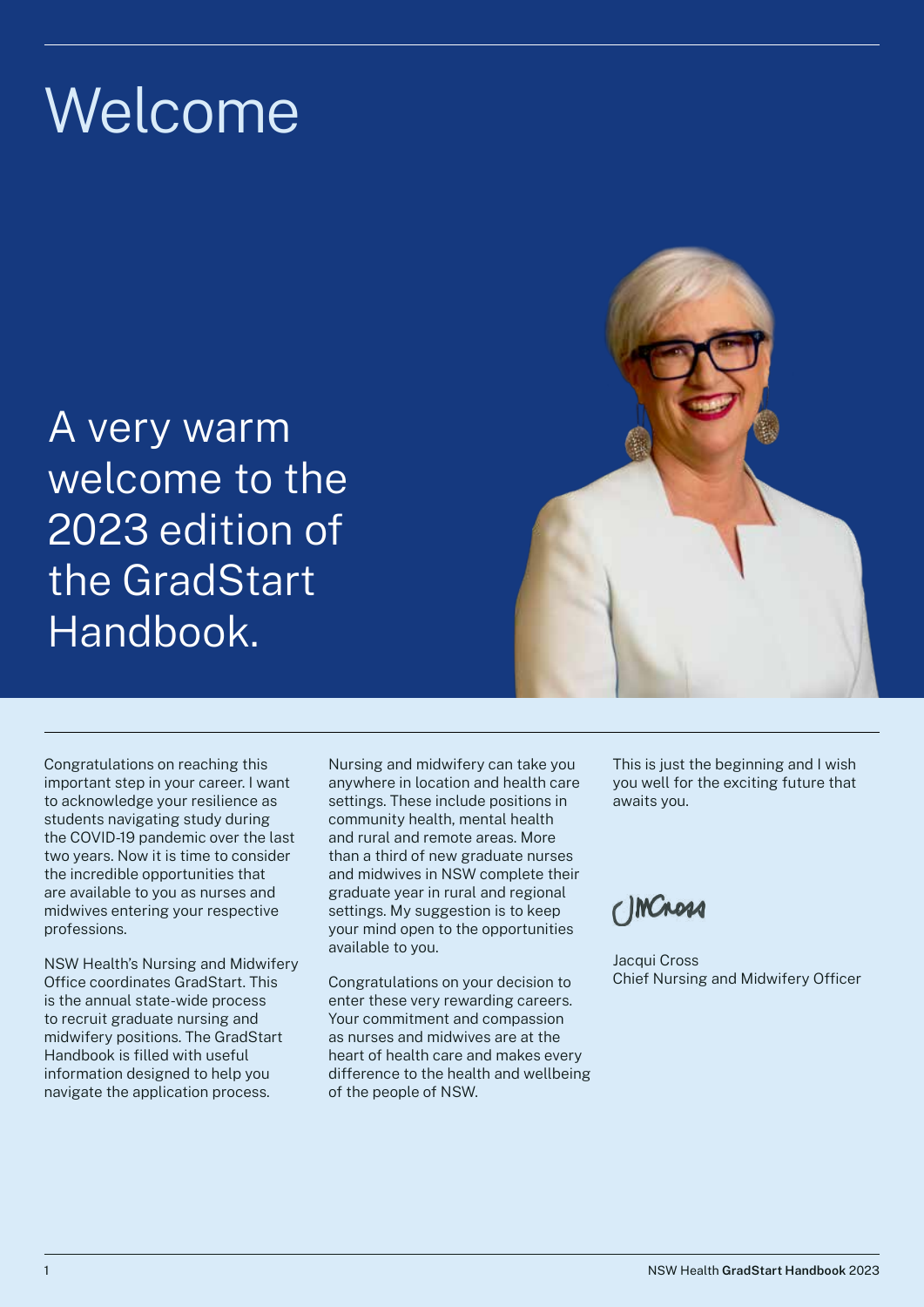# **Contents**

| Welcome                                  | 1              |
|------------------------------------------|----------------|
| <b>Key Recruitment Dates</b>             | 3              |
| Introduction                             | 4              |
| Eligibility                              | 5              |
| <b>Recruitment Requirements</b>          | 6              |
| <b>Employment Preferences</b>            | $\overline{7}$ |
| <b>Selection Criteria</b>                | 8              |
| <b>Applying for a GradStart Position</b> | 9              |
| <b>Interviews</b>                        | 11             |
| <b>Priority Selection</b>                | 12             |
| <b>Recruitment Outcomes</b>              | 13             |
| <b>Withdrawing from GradStart</b>        | 14             |
| <b>Planning for Employment</b>           | 14             |
| <b>Frequently Asked Questions</b>        | 15             |
| <b>Applicant Checklist</b>               | 17             |
| <b>Participating Employers</b>           | 18             |
|                                          |                |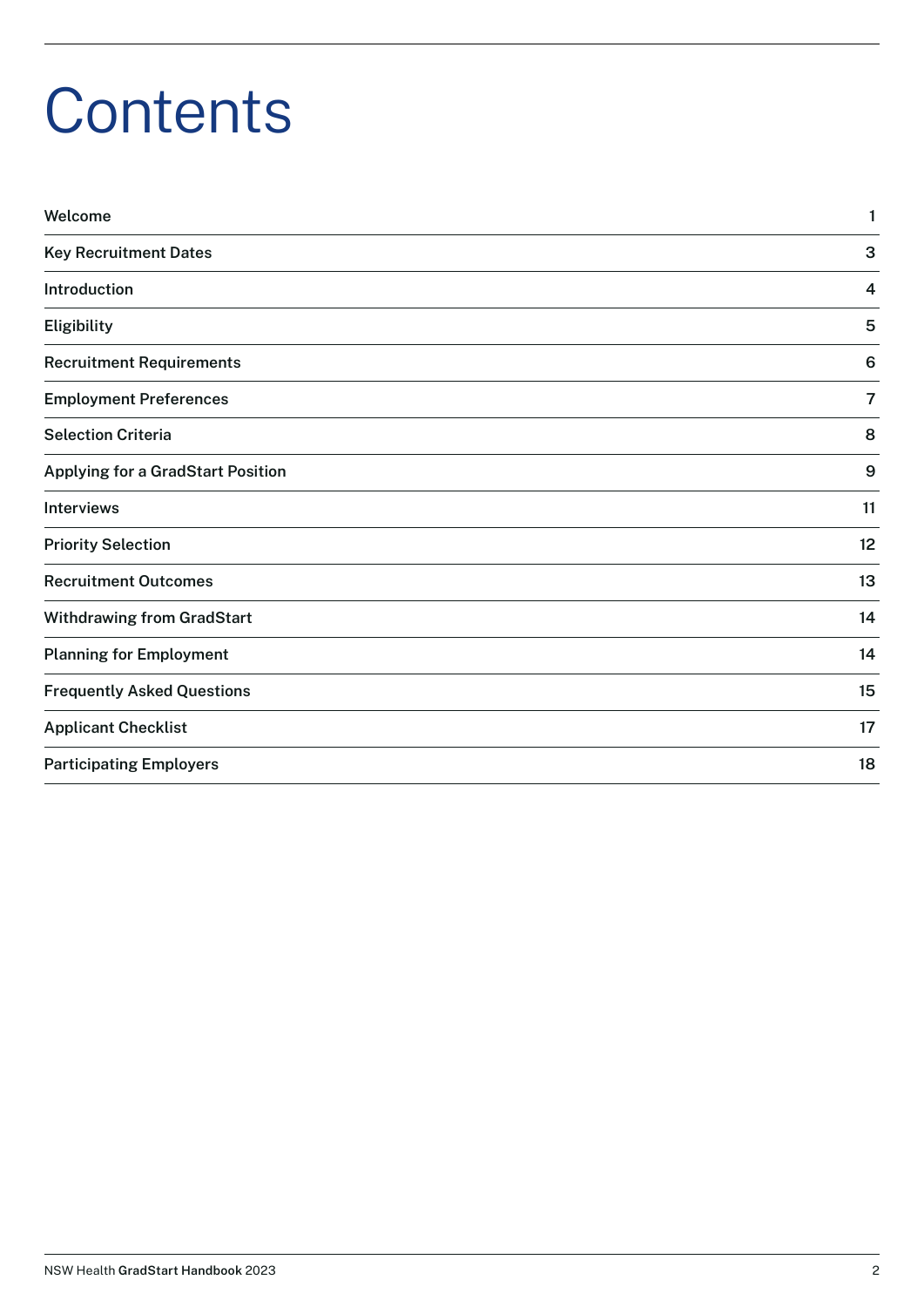# Key Recruitment Dates in 2022



# April

> Information about 2023 GradStart available on NSW Health Nursing and Midwifery Office web site

# **May**

- > Attend University and Employer information days (these may be face to face or virtual format)
- > New videos supporting application and recruitment process are released on NSW Health Nursing and Midwifery Office web site
- > Research your employment options
- > Apply for a NSW Working With Children Check for paid work

# June

> Applications Open **9am Wednesday 22 June**

# July

- > Applications Close **4pm Wednesday 6 July**
- > Employers send interview invitations to applicants on **Thursday 28 July**

# August

- > Applicants must accept/ decline their interview invitation as outlined in the interview email by **Thursday 4 August**
- > Interviews held state-wide from **Monday 8 August to Friday 9 September**

# **October**

- > All applicants notified of recruitment outcome **Tuesday 25 October**
- > Successful applicants must respond to conditional offers online by **Monday 31 October**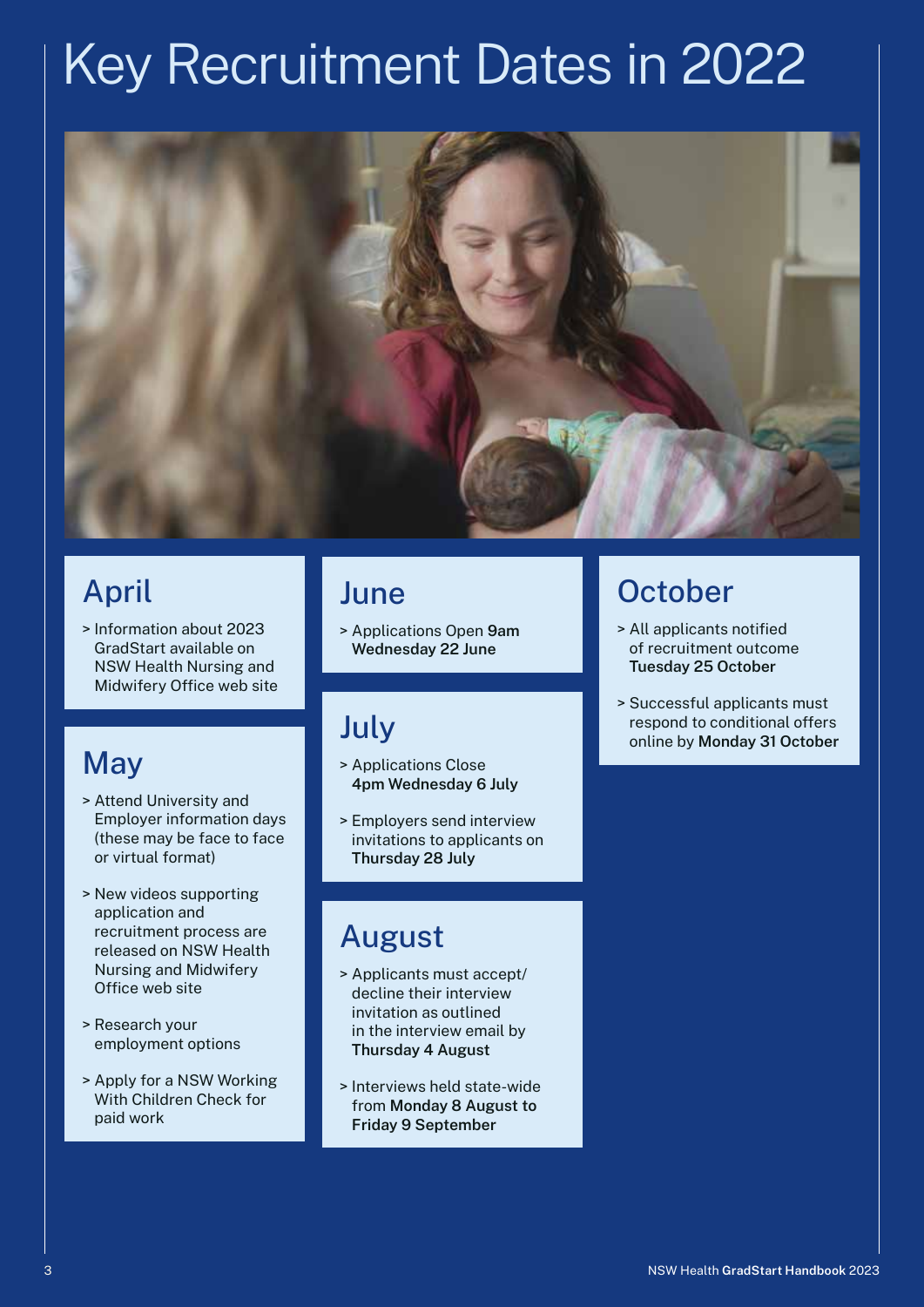# Introduction

NSW Health Nursing and Midwifery Office coordinates recruitment for graduate nurses and midwives. NSW Health Local Health Districts and Specialty Networks (LHD/ SN) recruit to their health facilities through the GradStart process.

GradStart offers employment to graduates with initial registration as a nurse or a midwife. GradStart is competitive and more people will apply than there are positions available. It is important to be well prepared and organised. This handbook will assist you to apply for employment as a graduate registered nurse or midwife in NSW Health in 2023.



### Important points

The recruitment process described in this handbook applies to 2023 GradStart Campaign.

Download and read the 2023 GradStart Handbook before applications open in June. It is recommended that you visit NSW Health Nursing and Midwifery GradStart web site on a regular basis to check for notices and updates during the campaign period.

[https://www.health.nsw.gov.au/](https://www.health.nsw.gov.au/nursing/employment/Pages/recruit.aspx) [nursing/employment/Pages/recruit.](https://www.health.nsw.gov.au/nursing/employment/Pages/recruit.aspx) [aspx](https://www.health.nsw.gov.au/nursing/employment/Pages/recruit.aspx)

It is recommended that you also research non-government organisations, private health care providers and aged care providers for employment opportunities.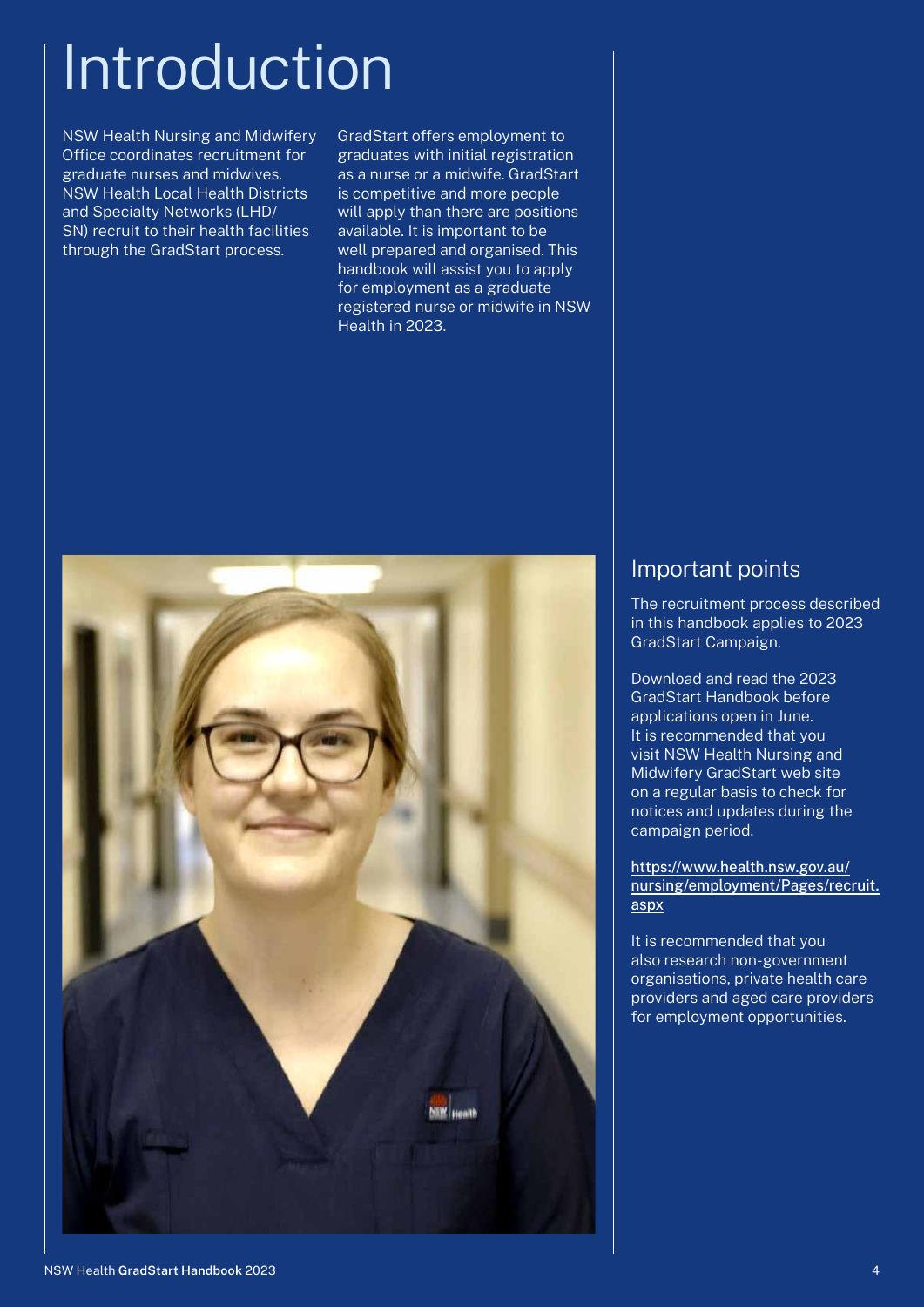# **Eligibility**

Are you eligible to apply for graduate employment in NSW Health in 2023? You must be able to answer "yes" to these questions:

**1. Are you completing your nursing or midwifery degree between 1 June 2022 and 31 May 2023?**

Note: completion means final result received that leads to initial registration as a Registered Nurse (RN) or Registered Midwife (RM).

and;

**2. Will you meet all the requirements to be registered as a RN or RM with the Nursing and Midwifery Board of Australia (NMBA) prior to the agreed date of your employment commencing?** 

and;

**3. Are you an Australian Citizen or hold a visa that allows ongoing full-time employment in Australia?**

Check your eligibility to apply for a GradStart position by completing the following [survey](https://www.surveymonkey.com/r/GradStart2023).

# Important points

- Applicants who have completed their nursing or midwifery degree prior to **1 June 2022** are not eligible to apply.
- Applicants who are completing their degree after **31 May 2023** are not eligible for 2023 GradStart recruitment and should wait for the 2024 GradStart recruitment.
- Priority is given to Australian Citizens, Australian Permanent Residents and New Zealand Citizens. Please refer to page 12 for information.

Note: Students completing postgraduate studies in midwifery are not eligible to apply to GradStart.

## Meeting English Language Requirements

- **•** The English language skills registration standard (2019) came into effect on 1 March 2019. This registration standard applies to all nurses and midwives applying for initial registration, regardless of whether they qualified in Australia or overseas.
- **•** All applicants should check the level of evidence required to apply for initial registration as a nurse and/or midwife well in advance of applying to AHPRA.
- **•** If you are required to undertake an English language test in order to gain registration, you are encouraged to investigate this as soon as possible.
- **• All applicants should immediately check that you meet English language requirements for registration with the NMBA by visiting:**

[www.nursingmidwiferyboard.gov.](http://www.nursingmidwiferyboard.gov.au/registration-standards/ english-language-skills.aspx) [au/registration-standards/ english](http://www.nursingmidwiferyboard.gov.au/registration-standards/ english-language-skills.aspx)[language-skills.aspx](http://www.nursingmidwiferyboard.gov.au/registration-standards/ english-language-skills.aspx)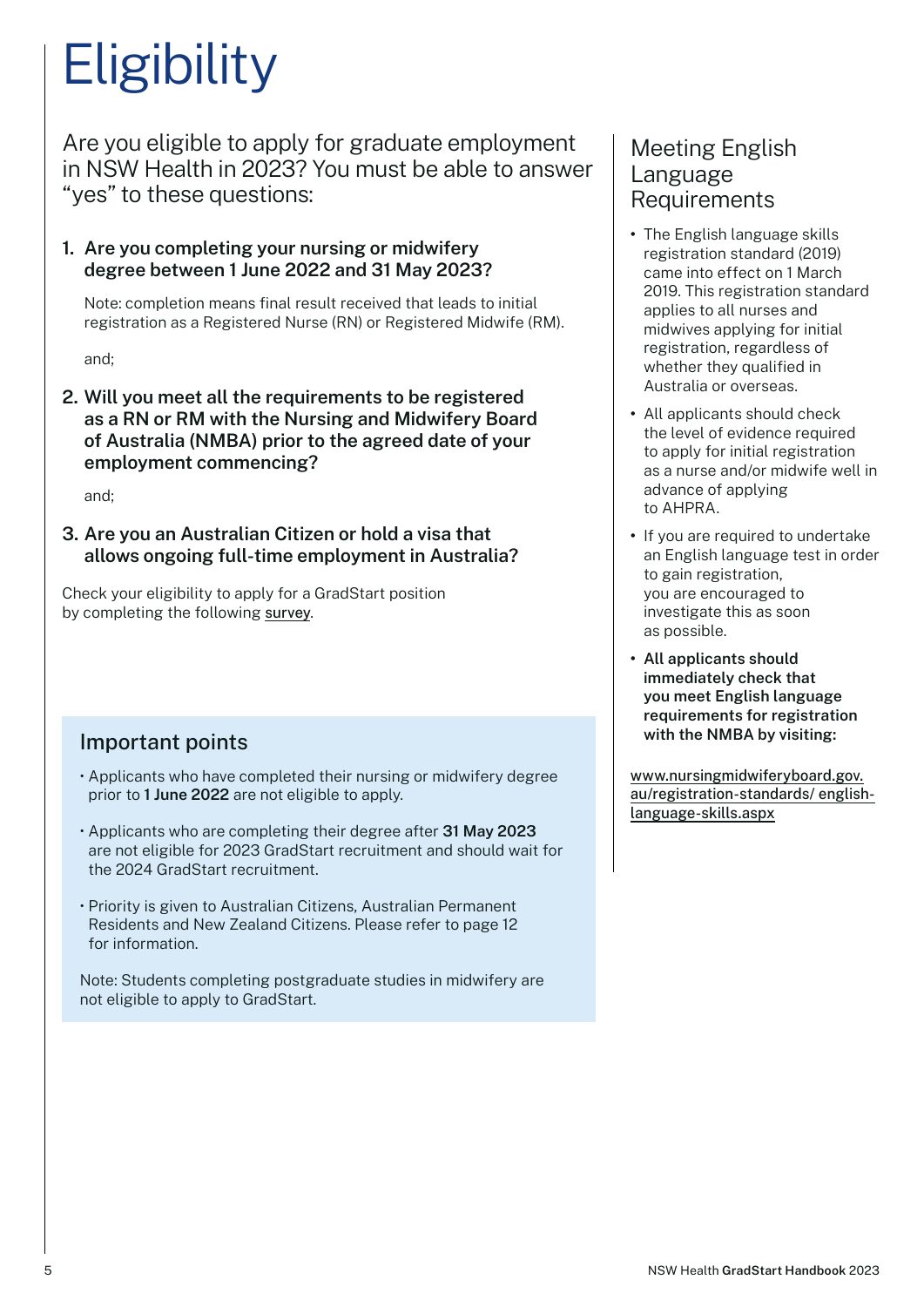# Recruitment **Requirements**

As part of the NSW Health recruitment process, you are required to provide 6 key items.

## At time of completing online application:

### **1. Curriculum Vitae**

- **•** Outlining your educational qualifications and work experience.
- **•** This is uploaded in your online application.
- **•** A cover letter is not required.

### **2. Academic Transcript**

- **•** Upload your academic transcript (unofficial version is acceptable) or enrolment advice
- **•** This document will be reviewed to verify expected completion of studies.

### **3. Working With Children Check**

- **•** A NSW Working With Children Check (WWCC) clearance number for paid work.
- **•** Applicants are required to enter their WWCC clearance number or, at a minimum, application number for a WWCC into the online application. Offers made to successful applicants is subject to verifying a NSW WWCC clearance. See FAQs on page 15 for further information.
- **•** Volunteer checks and clearance checks from interstate will not be accepted.

### Prior to interview and on day of interview:

### **4. Identification**

Evidence of identification and permanent residency, such as passport, Australian birth certificate, and citizenship certificate and visa information.

### **5. Immunisation**

Evidence of current immunisation in accordance with NSW Health policy, including evidence of COVID-19 vaccination.

### **6. Referees**

Only domestic candidates will be invited to nominate referees prior to interview. International candidates will be asked to nominate referees if they are made a verbal offer to fill a vacant position. Please see page 12 for more information about priority selection of candidates.

- **•** You will need to seek permission from two people to be a referee on your application. You will be sent a link to provide names and contact details of your referees prior to interview.
- **•** One referee must be a clinical referee.
- **•** The second referee is to be either an employer (paid or unpaid work) or another clinical referee.
- **•** A clinical referee must be a person working in a clinical supervisor role, such as a NUM/ MUM, CNC/CMC, CNE/CME or clinical facilitator.

### Are you thinking about studying Honours in 2023?

If you are considering studying Honours in 2023 you are welcome to apply to GradStart. To study full-time, withdraw from GradStart prior to interview to remain eligible for GradStart 2024.

To combine part-time study as an Honours student with part-time employment in a new graduate program, discuss your options with the GradStart Coordinator at the interviewing facility.

## Are you expecting to initially register as both a nurse and midwife in 2023?

Dual registrant RN/RM new graduate positions are not offered in NSW public hospitals.

If you are a dual registrant graduate and wish to apply to both nursing and midwifery within GradStart, please contact a team member at Nursing and Midwifery Office in advance of applications opening, via email: [MOH-](mailto:MOH-GradStart%40health.nsw.gov.au?subject=)[GradStart@health.nsw.gov.au](mailto:MOH-GradStart%40health.nsw.gov.au?subject=). We can organise this with you.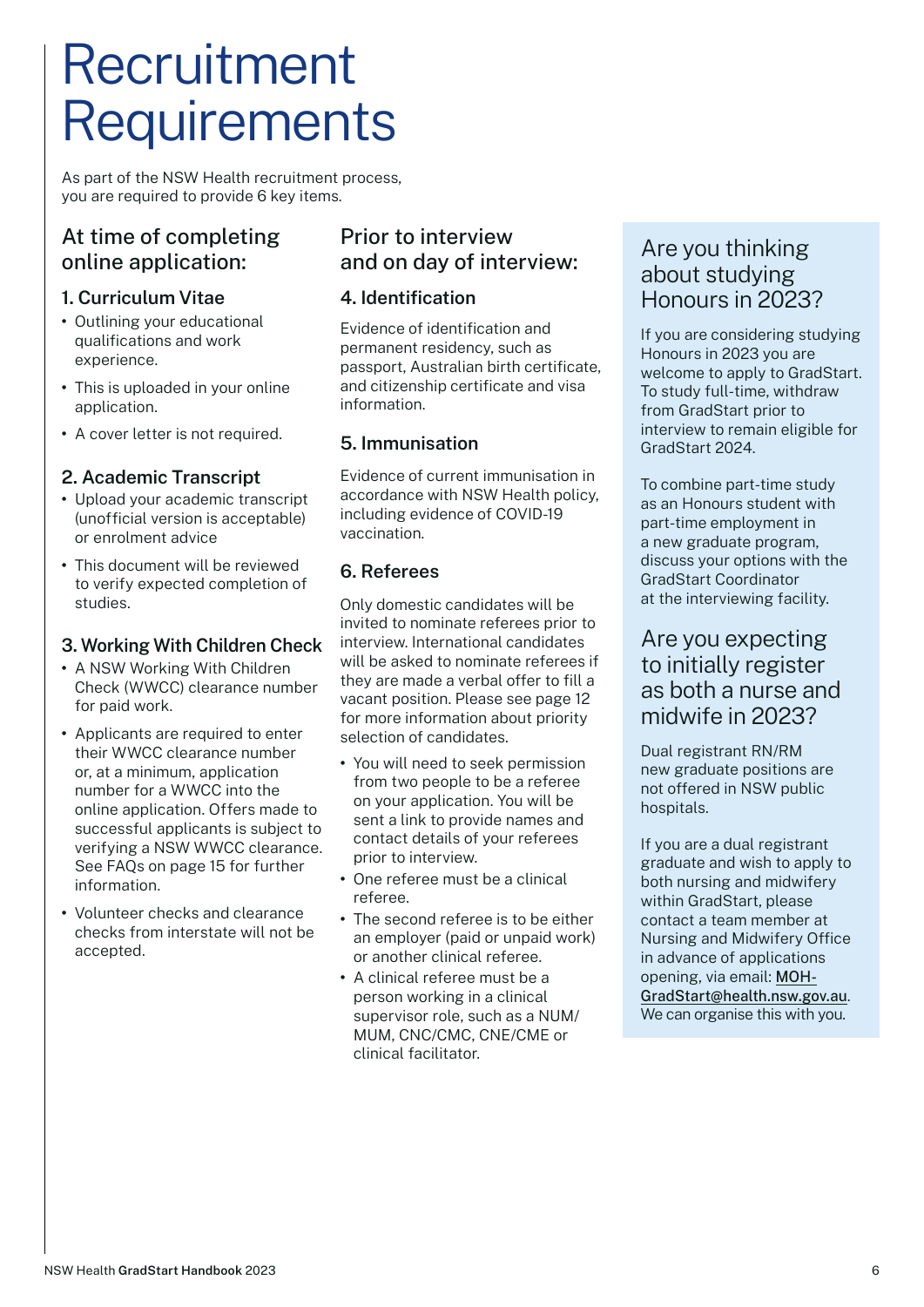## Preparation is key

Gather all the information you need in preparation for applying

to GradStart and in advance of applications opening on 22 June 2022. There are a number of resources to assist you, listed here:

[NSW Working With Children](https://ocg.nsw.gov.au/)  **[Check](https://ocg.nsw.gov.au/)** 

[NSW Health Policies Working](https://www1.health.nsw.gov.au/pds/ActivePDSDocuments/PD2019_003.pdf)  [With Children Checks and Other](https://www1.health.nsw.gov.au/pds/ActivePDSDocuments/PD2019_003.pdf)  [Police Checks](https://www1.health.nsw.gov.au/pds/ActivePDSDocuments/PD2019_003.pdf)

NSW Health Policy [Occupational Assessment,](https://www1.health.nsw.gov.au/pds/ActivePDSDocuments/PD2020_017.pdf)  [Screening and Vaccination](https://www1.health.nsw.gov.au/pds/ActivePDSDocuments/PD2020_017.pdf)  [Against Specific Infectious](https://www1.health.nsw.gov.au/pds/ActivePDSDocuments/PD2020_017.pdf)  [Diseases](https://www1.health.nsw.gov.au/pds/ActivePDSDocuments/PD2020_017.pdf)

#### [NSW Health Nursing and](https://www.health.nsw.gov.au/nursing/employment/Pages/recruit.aspx)  [Midwifery GradStart web site](https://www.health.nsw.gov.au/nursing/employment/Pages/recruit.aspx)

[GradStart nursing and](health.nsw.gov.au/nursing/employment/Pages/gradstart-contacts.aspx)  [midwifery](health.nsw.gov.au/nursing/employment/Pages/gradstart-contacts.aspx) [employer contacts](https://www.health.nsw.gov.au/nursing/employment/Pages/gradstart-contacts.aspx)  [and links](https://www.health.nsw.gov.au/nursing/employment/Pages/gradstart-contacts.aspx)

GradStart Nursing and Midwifery [Application videos](https://www.health.nsw.gov.au/nursing/employment/Pages/gradstart-videos.aspx)

Note: All NSW Health workers are required to have completed a primary course of a COVID-19 vaccine. You will be asked about your COVID-19 vaccination status in your application and you will be required to upload your vaccination evidence during the pre-employment checks process.

## Choosing your employment preferences

#### **Only choose preferences you are prepared to accept.**

If you decline your position offer, no further offers will be made. Try to enter all eight preferences. You may enter the same preference more than once, however, this does not increase your chances of gaining a position with this employer.

# Employment Preferences

## Research Your Options

Applicants are required to select a minimum of six and a maximum of eight employment preferences in the online application. We suggest you research your options in advance by visiting individual employers' careers pages. Links to these careers pages can be found on the NSW Nursing and Midwifery GradStart website: [health.nsw.gov.au/nursing/](http://www.health.nsw.gov.au/nursing/employment/Pages/recruit.aspx) [employment/Pages/recruit.aspx](http://www.health.nsw.gov.au/nursing/employment/Pages/recruit.aspx) Go to 'Contacts and Links'.

A vast range of employment options are available across more than 150 facilities in metropolitan, regional, rural and remote settings. Working in rural and remote communities can provide a broad range of clinical experiences not always available in larger metropolitan areas.

Find out more about working in rural and regional NSW by visiting [NSW Health Imagine Rural](https://www.health.nsw.gov.au/careers/imagine-rural/Pages/default.aspx).

Pay special attention to where, in NSW, individual facilities are located and whether you would be prepared to live and work there. Consider the types of positions offered, clinical specialties, full-time or part-time employment opportunities and the time frames for new graduate intakes. This last point is important to consider if you are completing your degree mid-year.

Starting employment depends on the completion of your degree and ability to gain registration with AHPRA. If you complete your course before December 2022 and gain AHPRA registration in January 2023, you are available to start employment from February 2023. If you complete your course by April 2023, you are available to start employment from mid-year 2023.

# Exchange Programs

Some hospitals offer aged care and/ or mental health nursing exchanges. These exchanges provide six months clinical practice in an aged care or mental health setting and six months clinical practice within a general nursing setting. The opportunity to rotate within these specialty areas will allow for broad development of skills and knowledge.

The Metro-Rural Exchange Program allows graduates to gain valuable nursing or midwifery experience in two very different clinical environments by working in both a rural facility and a metropolitan facility throughout the new graduate year. This is a great opportunity to see two different perspectives on healthcare environments.

For a list of participating employers, see page 18.

# Changing Your Employment Preferences

You may change your preferences in your online application any time up until applications close by logging back into your application via the Career Portal.

**Note:** a small number of applicants may have already applied to GradStart and withdrawn in the previous year. In this instance, employment preferences chosen last time may have pre-populated into this year's application. You must delete these preferences and choose again from the current list.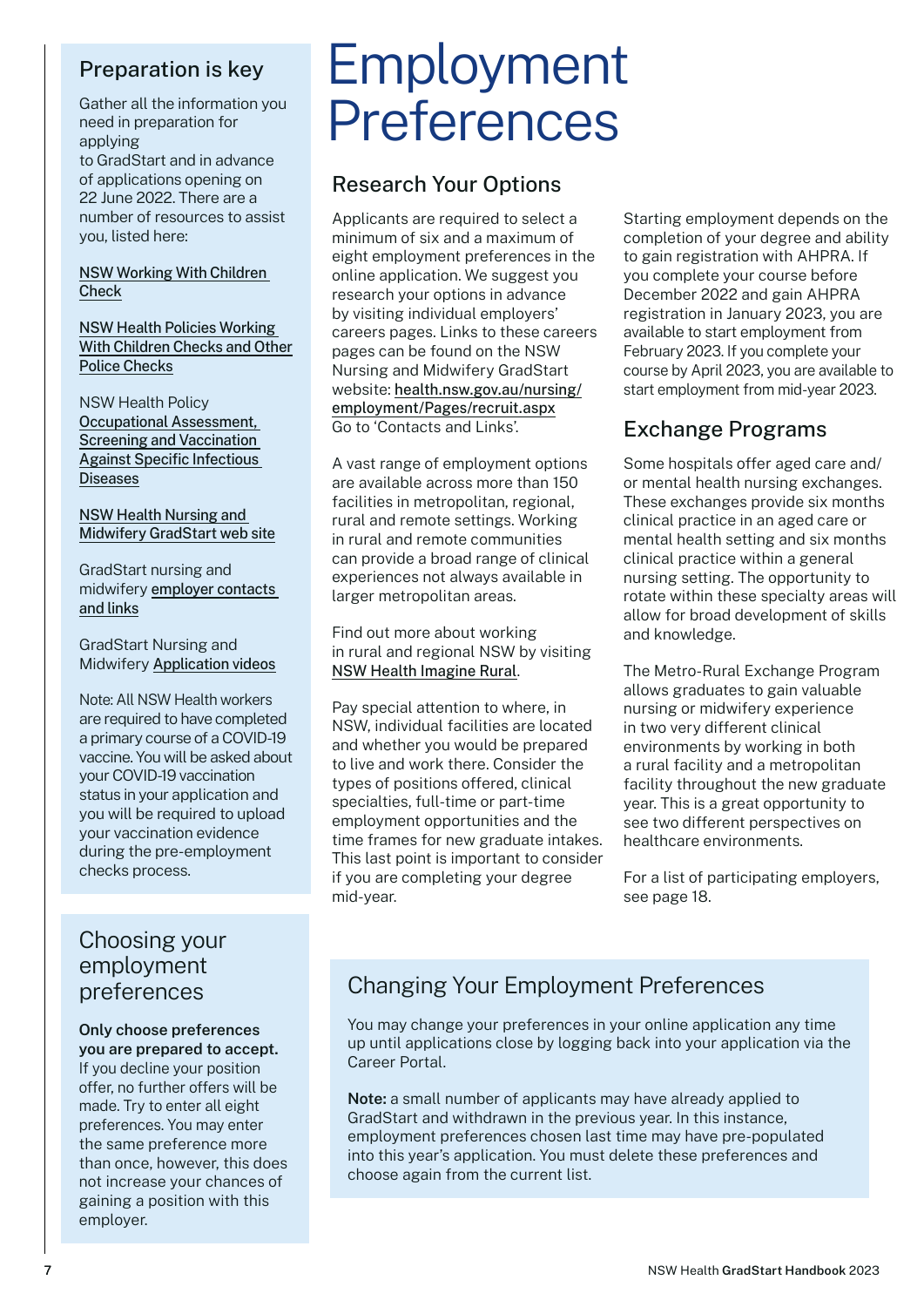# Selection Criteria

As part of your application, you will be asked to address **each of the six (6) selection criteria** demonstrating your ability to meet each one. Address each selection criterion in 150 words or less. While the Recruitment and Onboarding system allows space to provide a greater word limit, the GradStart Campaign limits responses to 150 words only.

During recruitment your responses will be reviewed as part of the selection process. It is important that you give each selection criteria thoughtful consideration. If you do not respond to each of the selection criteria, your application will not progress.

The online application may time out before you have an opportunity to save your work. It is recommended that you prepare your responses in advance using a word document, then copy and paste these into the online application.

## The selection criteria are:

- 1. Demonstrated high level interpersonal, verbal and written communication skills.
- 2. Demonstrated clinical knowledge and clinical problem solving abilities.
- 3. Demonstrated ability to work within a team.
- 4. Demonstrated understanding of the professional, ethical and legal requirements of the role.
- 5. Demonstrated understanding of the role in applying continuous improvement to quality and safety.
- 6. Demonstrated understanding of NSW Health's CORE Values, Collaboration, Openness, Respect and Empowerment.

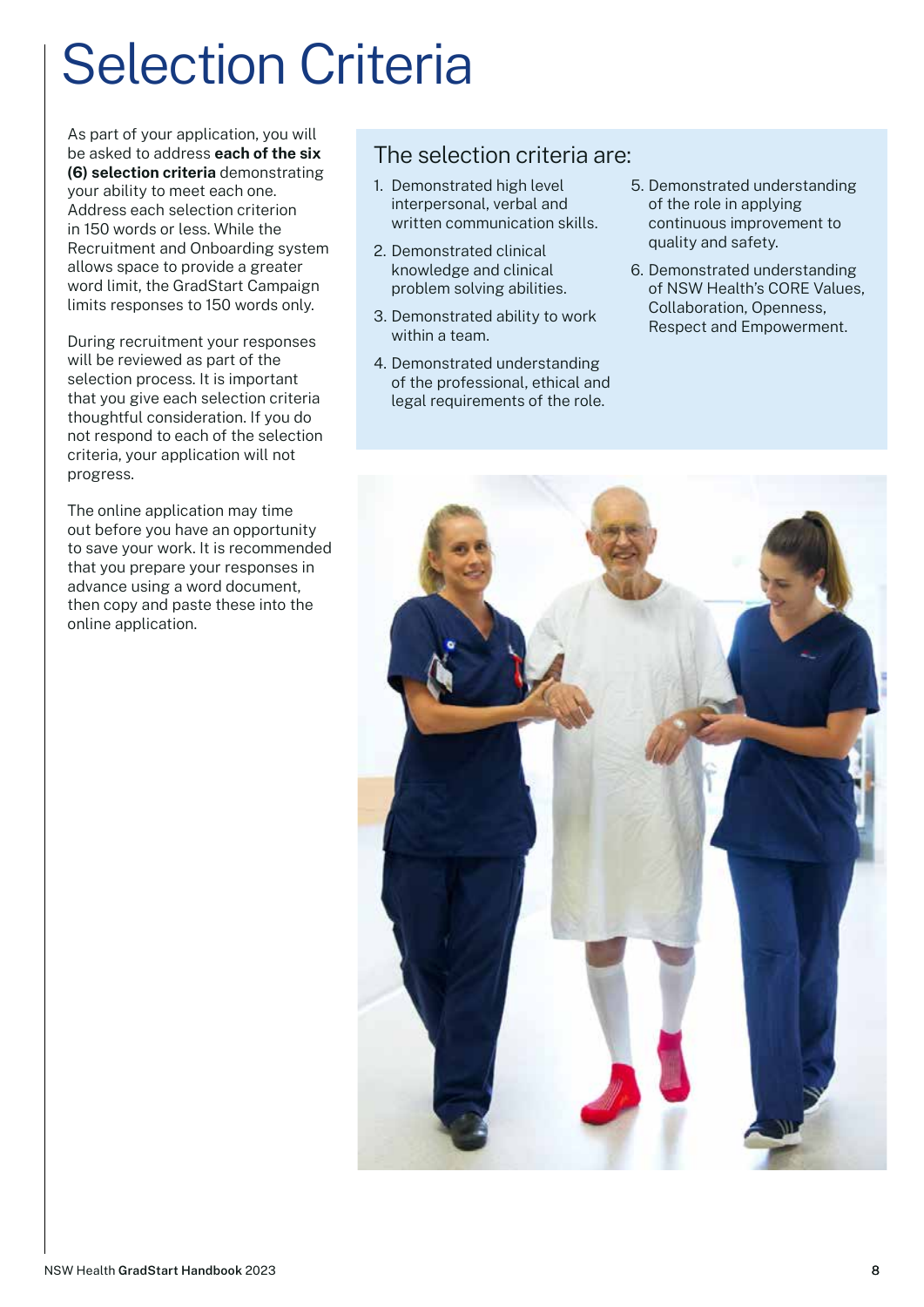# Applying for a GradStart Position

# Applying Online

Applications for the NSW Health 2023 GradStart program will be open from **9am Wednesday 22 June** and close at **4pm Wednesday 6 July 2022.**

#### **Late applications will not be accepted.**

You will be able to access the Career Portal directly from [here](https://www.health.nsw.gov.au/nursing/employment/Pages/recruit.aspx) when applications open. Please bookmark or save this web site as we make regular updates.

For assistance using our Career Portal please watch the Nursing and Midwifery Office GradStart and MidStart Annual Recruitment Career Portal [video](https://publish.viostream.com/play/bgrkko7dreeqoq).

**Please be sure to use a supported web browser such as Chrome or Firefox on a Windows or MAC device to complete your application.**

## **Instructions**

- **•** Go to Apply Online
- **•** [Click onto the Job Title to review](http://www.health.nsw.gov.au/ nursing/employment/Pages/Recruit.aspx )  [the job description then click on](http://www.health.nsw.gov.au/ nursing/employment/Pages/Recruit.aspx )  [Apply. Review and accept the](http://www.health.nsw.gov.au/ nursing/employment/Pages/Recruit.aspx )  [privacy agreement.](http://www.health.nsw.gov.au/ nursing/employment/Pages/Recruit.aspx )
- **•** [On the Log in page you will](http://www.health.nsw.gov.au/ nursing/employment/Pages/Recruit.aspx )  [be presented with instructions](http://www.health.nsw.gov.au/ nursing/employment/Pages/Recruit.aspx )  [depending on whether you](http://www.health.nsw.gov.au/ nursing/employment/Pages/Recruit.aspx )  [are a current NSW Health](http://www.health.nsw.gov.au/ nursing/employment/Pages/Recruit.aspx )  [employee, a previous NSW](http://www.health.nsw.gov.au/ nursing/employment/Pages/Recruit.aspx )  [Health employee, or an external](http://www.health.nsw.gov.au/ nursing/employment/Pages/Recruit.aspx )  [applicant \(either with an existing](http://www.health.nsw.gov.au/ nursing/employment/Pages/Recruit.aspx )  [account or as a new user\).](http://www.health.nsw.gov.au/ nursing/employment/Pages/Recruit.aspx )  [Follow the instructions carefully.](http://www.health.nsw.gov.au/ nursing/employment/Pages/Recruit.aspx )
- **•** [Only new users will need to set](http://www.health.nsw.gov.au/ nursing/employment/Pages/Recruit.aspx )  [up an account. Do not register a](http://www.health.nsw.gov.au/ nursing/employment/Pages/Recruit.aspx )  [new account if you already have](http://www.health.nsw.gov.au/ nursing/employment/Pages/Recruit.aspx )  [one. If you have forgotten your](http://www.health.nsw.gov.au/ nursing/employment/Pages/Recruit.aspx )  [username or password, use the](http://www.health.nsw.gov.au/ nursing/employment/Pages/Recruit.aspx )  [links below the Password field](http://www.health.nsw.gov.au/ nursing/employment/Pages/Recruit.aspx )  [to re-set.](http://www.health.nsw.gov.au/ nursing/employment/Pages/Recruit.aspx )
- **•** [In the application form itself](http://www.health.nsw.gov.au/ nursing/employment/Pages/Recruit.aspx )  [you will be required to enter the](http://www.health.nsw.gov.au/ nursing/employment/Pages/Recruit.aspx )  [NSW Health StaffLink ID you](http://www.health.nsw.gov.au/ nursing/employment/Pages/Recruit.aspx )  [have been allocated as a student.](http://www.health.nsw.gov.au/ nursing/employment/Pages/Recruit.aspx )  [If you are applying as a NSW](http://www.health.nsw.gov.au/ nursing/employment/Pages/Recruit.aspx )  [Health employee, the StaffLink](http://www.health.nsw.gov.au/ nursing/employment/Pages/Recruit.aspx )  [ID will be pre-populated in your](http://www.health.nsw.gov.au/ nursing/employment/Pages/Recruit.aspx )  [application form.](http://www.health.nsw.gov.au/ nursing/employment/Pages/Recruit.aspx )
- **•** [To return to a saved, incomplete](http://www.health.nsw.gov.au/ nursing/employment/Pages/Recruit.aspx )  [application or update an](http://www.health.nsw.gov.au/ nursing/employment/Pages/Recruit.aspx )  [application \(prior to close date\),](http://www.health.nsw.gov.au/ nursing/employment/Pages/Recruit.aspx )  [log back into the Career Portal](http://www.health.nsw.gov.au/ nursing/employment/Pages/Recruit.aspx )  [and click on My Applications.](http://www.health.nsw.gov.au/ nursing/employment/Pages/Recruit.aspx )

### Attention to detail is important

**GradStart consists of jobs for both nurses and midwives. Check that you are applying to the right job.** If you are completing your studies and expect to register as a nurse, apply to the new graduate nurse positions. If you apply to the wrong job by mistake, withdraw your application, even if it is incomplete, before applying to the other job.

If you are a dual registrant and wish to apply to both jobs, please go to page 6 for more information about applying.

**Ensure you enter your personal details correctly**. This includes the first and last name you are known by. This information is used for employment screening purposes.

 Existing NSW Health employees can change personal information through StaffLink. External applicants can do so by updating your general profile on the ROB Career Portal.

**Check the information you have supplied in the application carefully.** Providing incorrect information could prevent your application from being considered.

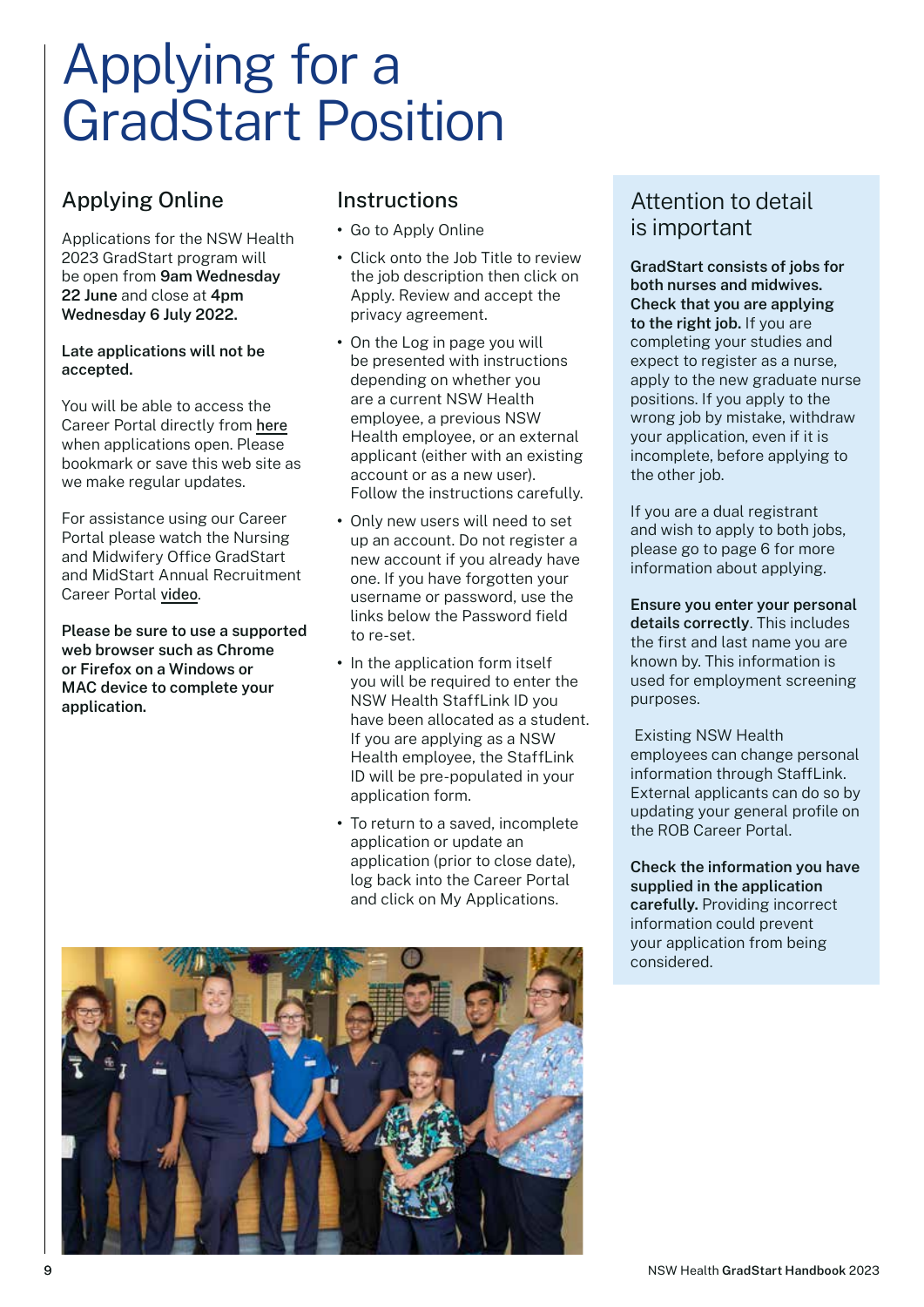### Providing a valid email address

You can nominate up to two email addresses in your application. All communication sent via the NSW Health Recruitment system is sent to both email accounts. It is important that you check all your in-boxes regularly during key times of the campaign.

Email is the primary communication employers will use to contact you during the recruitment process. Employers may continue to contact you via email throughout 2022 and into 2023. If you supply your university email address, check that it will remain valid during this time.

#### **Hotmail** and **@live.com.au**

email addresses are blocked by some employers. It is strongly recommended that you supply an alternative email address.

It is your responsibility to contact the Coordinator at the interviewing facility if you did not receive correspondence as outlined in 'Key Recruitment Dates' on page 3. This includes invitation to interview and recruitment outcome.

### Submitting your application

Your online application must be submitted to be considered. Ensure you complete each section of the application as prompted and submit the completed application prior to recruitment closing. Following the submission of your application, you will receive an email confirmation of your completed application. Applicants are encouraged to save this email for your own records.

### Editing your application

You can edit your online application as many times as you like until applications close at **4pm Wednesday 6 July 2022.**

To edit your application, go to the [NSW Health Career Portal](https://jobs.health.nsw.gov.au/) where you first applied to GradStart and log into 'My Applications'.

Once applications close, you will be able to view your application but no longer able to edit.

### Important information

As your application is being progressed through the NSW Health Recruitment system, you may notice that you have two applications in your profile related to GradStart. These are both current and are an expected function of this campaign.

Do not delete either application.

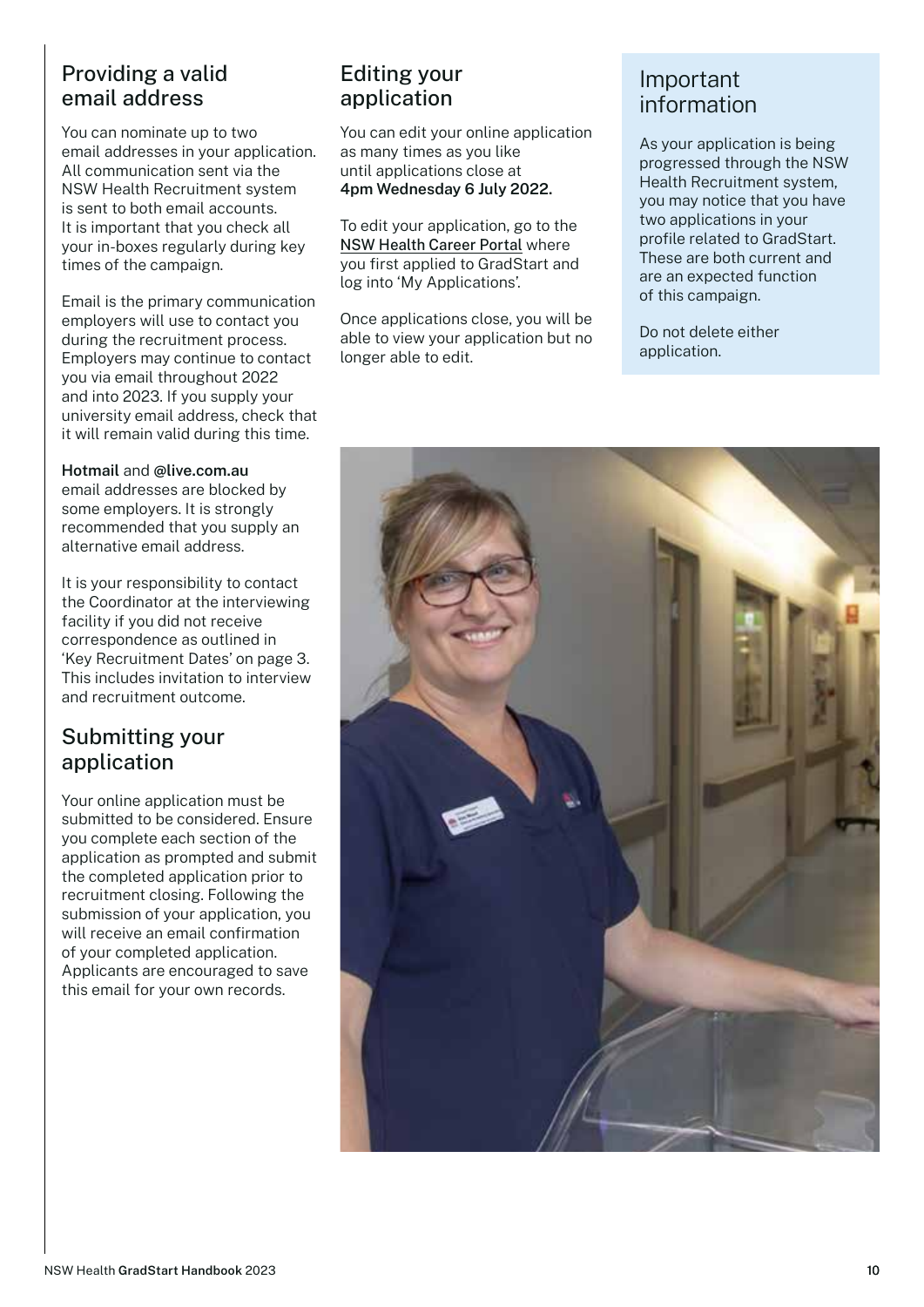# **Interviews**

- **•** All GradStart applicants are interviewed during the state-wide interview period, between Monday **8 August – Friday 9 September 2022.**
- **•** Specific interview dates and times vary between sites. Applicants are interviewed once only. Applicants are interviewed by the employer the applicant nominated as their first employment preference.
- **•** Eligible applicants are invited to interview via email on **Thursday 28 July 2022.**
- **•** If you do not receive an email inviting you to interview, please contact the Coordinator at the interviewing facility (your first employment preference) as soon as possible.
- **•** Applicants must accept or decline their interview attendance by **Thursday 4 August 2022.**
- **•** Applicants will receive a separate email titled **'Pre-Employment Checks'**. Please click on the link within the email to complete this information.

Applicants must be available during the state-wide interview period. Interview schedules will vary between sites.

If you cannot attend the scheduled interview, contact the Coordinator as soon as possible to reschedule.

If you do not respond to the invitation to interview, your application will be withdrawn.

If you do not attend the interview as scheduled, your application will be withdrawn.

Interviews are routinely attended in person. However, if you would like to attend the interview in another capacity, such as phone or video conference, please contact the coordinator to organise.

### Interview Preparation

Interviews can be nerve-racking and stressful even for people with many years' experience. Being confident at interview comes with practice.

#### **These tips can help you practise and prepare for an interview.**

- **•** Interview questions are based around the selection criteria and follow the [Standards for](https://www.nursingmidwiferyboard.gov.au/Codes-Guidelines-Statements/Professional-standards.aspx)  [Practice](https://www.nursingmidwiferyboard.gov.au/Codes-Guidelines-Statements/Professional-standards.aspx) for Registered Nurses and Registered Midwives.
- **•** Interviews are also about building a relationship with your potential employer. Consider what your employer might want in a graduate nurse or midwife, such as:
	- **1. Being interested in patients' care and welfare**
	- **2. Being person-centred**
	- **3. An ability to reflect on your clinical placements during your undergraduate program**
- **4. Knowing when and where to seek guidance at work**
- **5. Displaying professionalism**
- **6. Being a safe practitioner**
- **7. Demonstrated enthusiasm for the profession of nursing or midwifery**
- **8. Indicating a commitment to life-long learning**
- **•** You can practise interviews by creating your own questions and answers. It is important that you can explain your knowledge and understanding as well as demonstrate your skills and attributes.
- **•** Practise together with friends, taking turns being the interviewer and being the applicant.
- **•** Use examples from your own clinical experiences to support your responses to the interview questions.
- **•** Practise answering questions without your notes is important too.
- **•** Check with your university about providing mock interview practice and resources. A couple of suggested websites are: <www.seek.com.au> and [www.](www.careerone.com.au/career-advice/) [careerone.com.au/career-advice/](www.careerone.com.au/career-advice/)

### What to bring to the interview

Your invitation to interview letter will advise you to bring several documents with you to the interview. This will include your:

- **•** Identification and residency documentation.
- **•** WWCC clearance number.
- **•** Immunisation documentation.

The list of documents included in your invitation letter are essential requirements for recruitment. If you are unable to provide these at the requested time, you may not be invited to proceed to interview.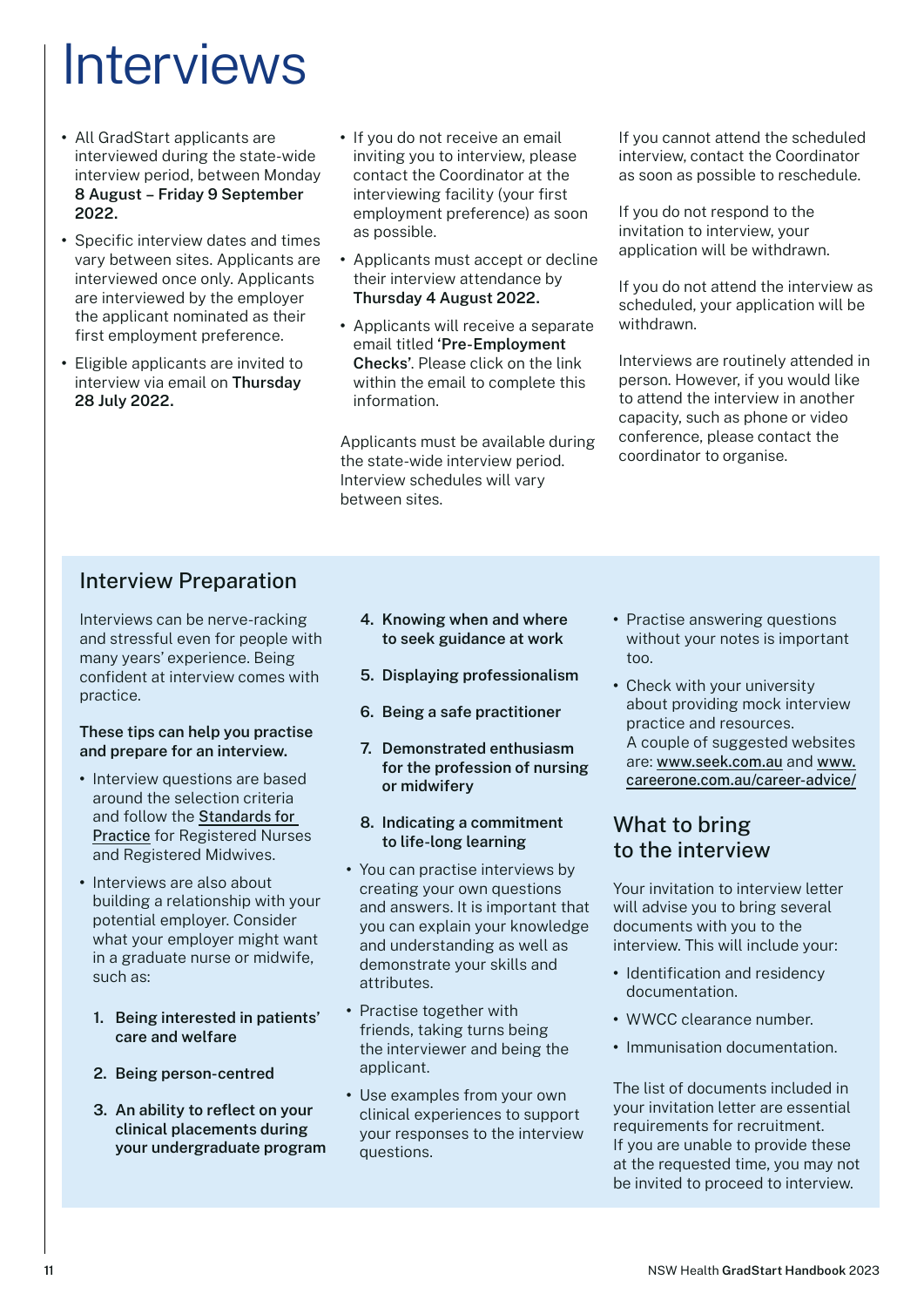

# Priority Selection

Selection of applicants are considered on a merit basis in the following order:

# 1. Domestic candidates

Applicants who are either: **Australian Citizens**, **Australian Permanent Residents**, or **New Zealand Citizens**

# 2. International candidates

Applicants who do not currently hold Australian Citizenship/Australian Permanent Residency/New Zealand Citizenship. These applicants are international students who are studying/working in Australia on temporary study/work visas at the time they are completing their studies.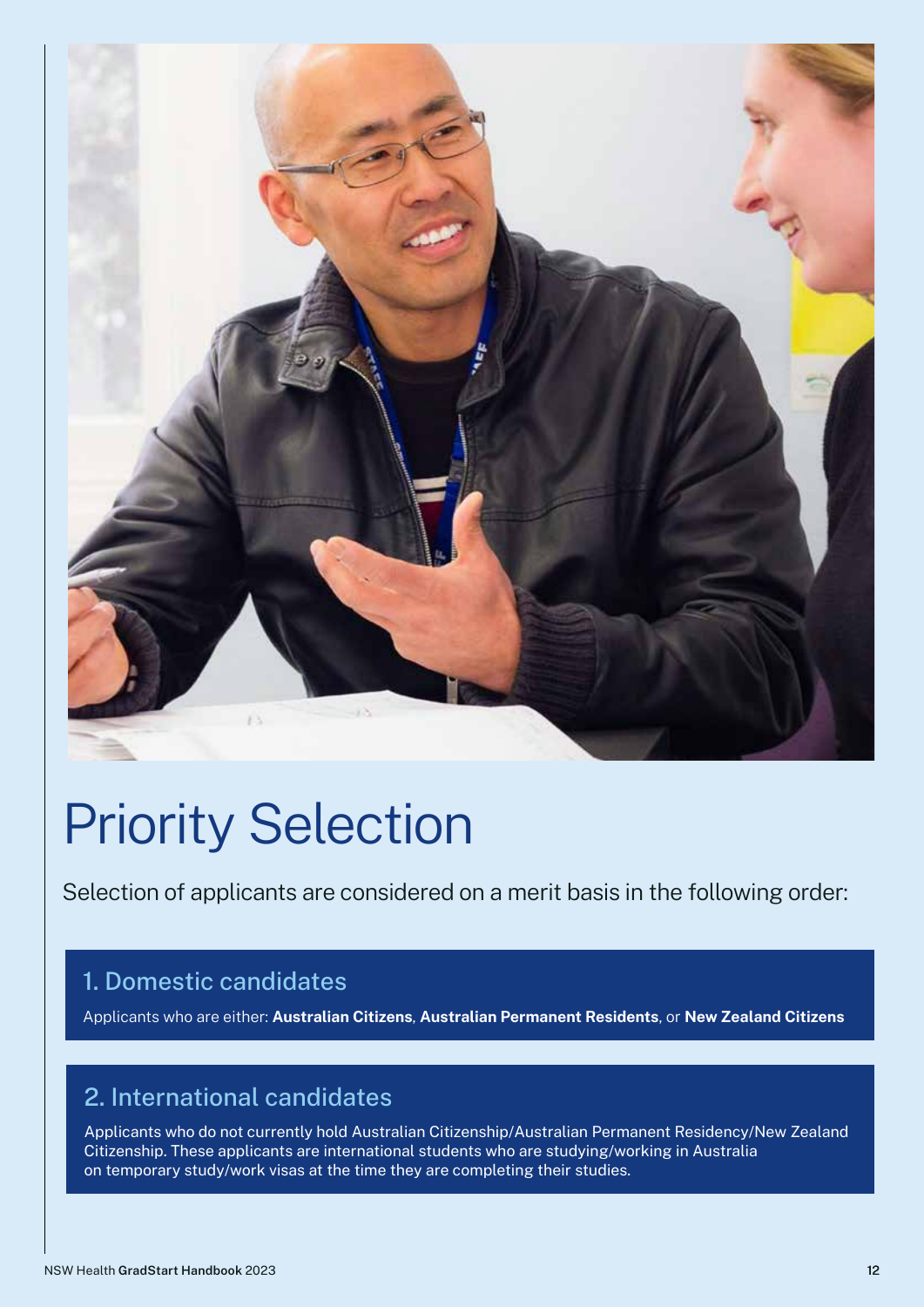# Recruitment **Outcomes**

Applicants will be advised of their recruitment outcome by email on **Tuesday 25 October 2022.**

There are two recruitment outcomes:

- **1. Successful** offered a position from one of the preferences in your application and receive a 'Conditional Offer' subject to screening checks.
- **2. Eligible but no position available** – placed on Eligible Applicants' Bank.

## Successful Applicants

On **Wednesday 26 October 2022**  successful applicants will receive an email containing a link to accept or decline their offer. This must be completed by **Monday 31 October 2022.**

## Eligible Applicants' Bank

NSW Health employers use the Eligible Applicants' Bank to fill vacant positions. This may be due to other GradStart applicants declining offers or withdrawing from the recruitment process during first round selections.

The Eligible Applicants' Bank is available to employers from **Monday 7 November 2022** to fill any remaining vacancies. Your name will remain on the Eligible Applicants' Bank unless

**•** You decline an offer from one of your eight preferences

OR

**•** You decline two offers from facilities which are not included in your preferences.

The Eligible Applicants' Bank will remain open until the **end of May 2023** or until all positions are filled, whichever occurs first.

### Seeking Interview Feedback

All applicants are encouraged to seek feedback. If you are placed on the Eligible Applicants Bank, we encourage you to seek feedback on your interview performance from your interviewing facility. Contact details will be included in your recruitment outcome letter.

Remember, recruitment is highly competitive so seeking feedback will assist you to improve your performance in the future and assist you to apply to other organisations, such as private hospitals/health care facilities, aged care and disability care facilities, as well as positions interstate. Nurses and midwives who work in these sectors often work in NSW Health across their careers.

## Accepting or declining your offer

#### **You must accept the offer by the due date.**

Simply accepting an offer verbally or written is not a valid acceptance and will not be processed. The only way to accept the offer is to do so online via the link emailed to successful applicants.

If you did not receive the email to accept or decline your offer, you can accept or decline your offer by navigating to the NSW Heath Career Portal: NSW Health Employees [here](https://jobs.health.nsw.gov.au/internal).

Candidates External to NSW Health [here](https://jobs.health.nsw.gov.au/).

Go to 'My Applications', entering your username and password to access your job profile. Click on the Tasks tab to open the offer.

If you decline an offer you will be ineligible for any further campaign offers.

If you neither accept or decline the offer, it will be assumed that you are declining the offer and will be ineligible for future campaign offers.

If you are concerned about completing your studies in time to commence employment, contact the Coordinator for advice.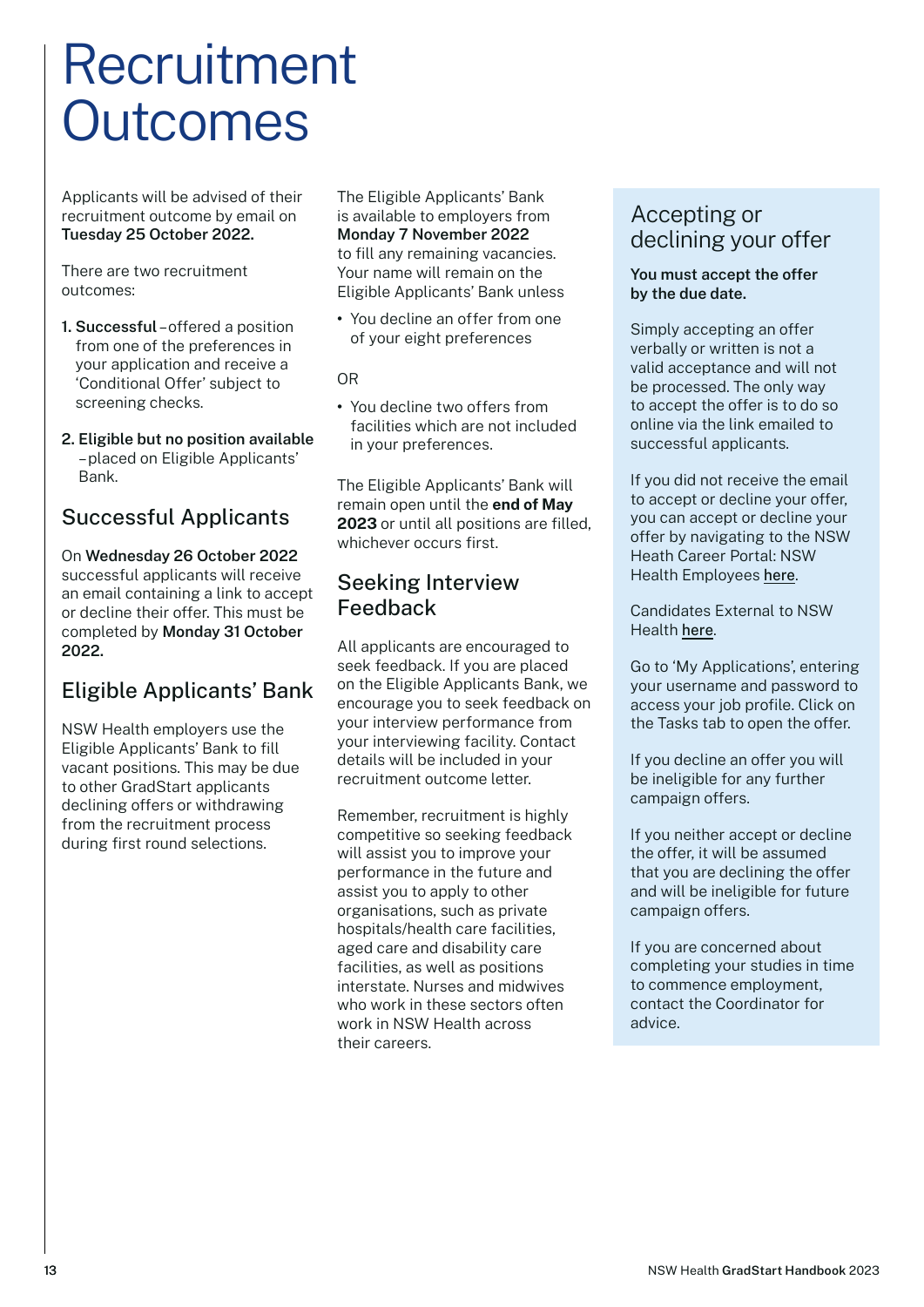# **Withdrawing** from GradStart

### Prior to Interview

If you wish to withdraw from the 2023 GradStart program prior to interview you may do so by logging in to your application and selecting 'Withdraw' next to the role you have applied for. Please be aware that your application cannot be reinstated after you have withdrawn.

If you had previously received or accepted an invitation to interview, please contact the Local Health District GradStart Coordinator to let them know you have withdrawn your application.

## After Interview

If you wish to withdraw your application after you have been interviewed, please contact the GradStart Coordinator at the LHD/ SN or facility at which you were interviewed. Their contact details can be found on the email you received inviting you to interview.

The Coordinator will document reasons for your withdrawal at this stage of the campaign to be considered for eligibility to next year's GradStart campaign.

If you have been delayed in completing your course until after 31 May 2023, withdraw your application and re-apply next year to 2024 GradStart.

"What surprised me the most about working in a small rural hospital was the opportunities I saw and the ability to learn and grow and take responsibility for not only myself but for my patients.

This was a lot more than I expected and what I experienced when working in a metro hospital. I loved both experiences but decided that rural nursing was my calling."

*New Graduate Nurse*

# Planning for Employment

# Registration

You must be registered with the Nursing and Midwifery Board of Australia (NMBA) before commencing employment as a registered nurse or midwife with NSW Health. This registration is completed through the Australian Health Practitioner Regulation Agency (AHPRA).

You can start your application for registration 4-6 weeks before completing your studies by visiting: [https://www.ahpra.](https://www.ahpra.gov.au/Registration/Graduate-Applications.aspx) [gov.au/Registration/Graduate-](https://www.ahpra.gov.au/Registration/Graduate-Applications.aspx)[Applications.aspx](https://www.ahpra.gov.au/Registration/Graduate-Applications.aspx)

The majority of GradStart positions commence in February each year. It is important not to delay your application for registration. The registration process can take between 2 - 8 weeks to process.

Your registration will not be complete until you have successfully completed your course requirements and the NMBA have received all documentation.

# Employment Contracts

Following satisfactory employment screening of successful applicants, employers will send employment contracts by **December 2022.**  The employment contract will contain relevant information about your start date, specific location and terms and conditions of employment.

If you need to change your agreed start date due to unforeseen circumstances, or you need to discuss any component of your employment, please contact the relevant person detailed in your employment contract as soon as possible.

Note: If you are unable to supply evidence of your registration within the required timeframe specified by your employer, and prior to commencement of employment, your job offer may be withdrawn.

If your registration with AHPRA is delayed, contact your employer immediately to discuss.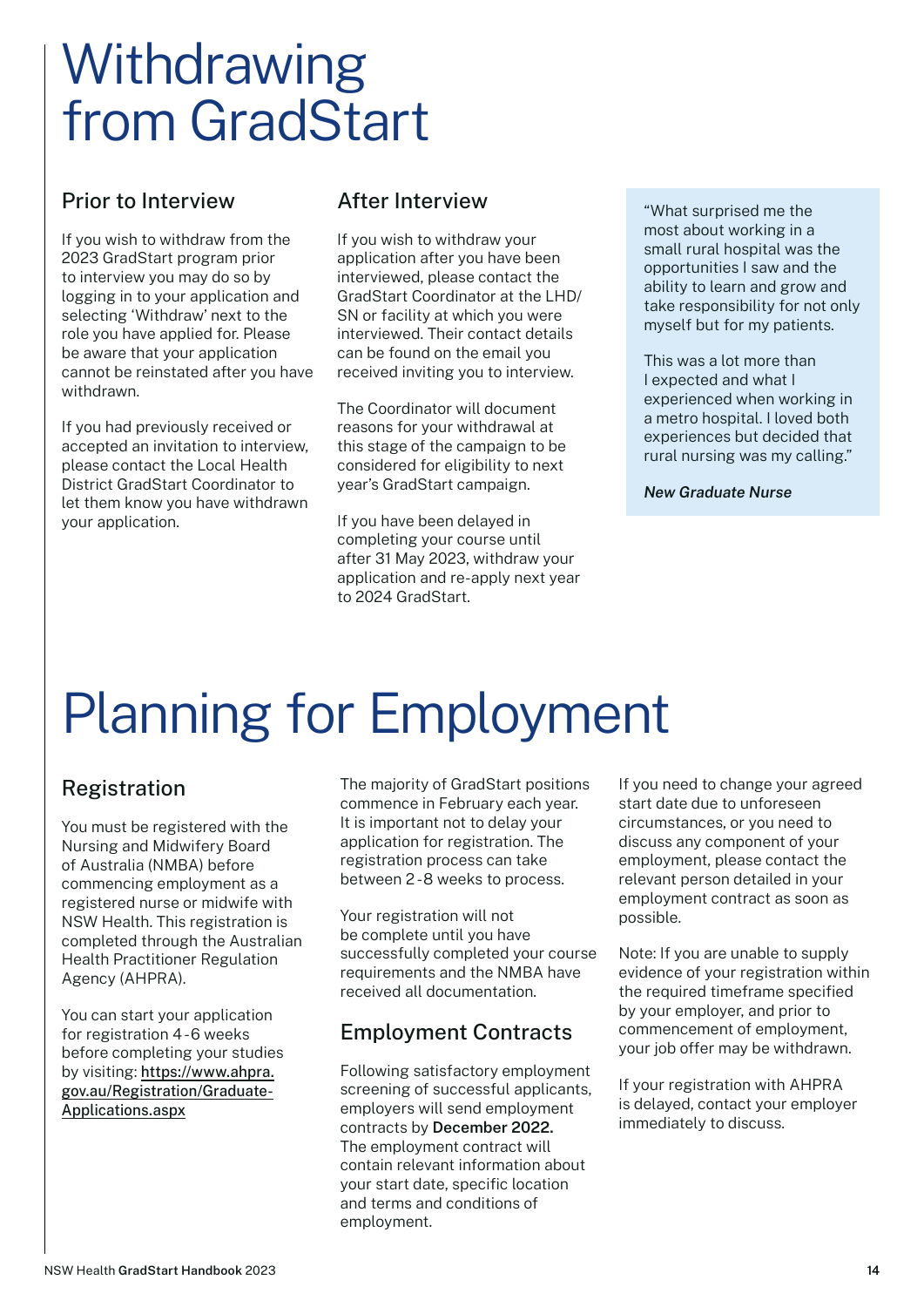# Frequently asked questions

### **How can I check if I am eligible for GradStart 2023?**

Go to the following link to check your eligibility to apply to GradStart [www.](www.surveymonkey.com/r/GradStart2023) [surveymonkey.com/r/GradStart2023](www.surveymonkey.com/r/GradStart2023).

#### **Can I start preparing my application before GradStart applications officially open?**

Yes. Applications open online **Wednesday 22 June 2022**.

All applicants should prepare their application in advance of this date. When preparing your application there are several things to consider including recruitment requirements, employment preferences, and addressing the selection criteria. See the Applicants' Checklist on **page 17** of the GradStart Handbook for guidance.

#### **I am completing a dual degree and I am not sure if I want to complete GradStart in Nursing or Midwifery. Can I apply to both?**

Yes. You can apply to both nursing and midwifery within GradStart if you expect to register both as a nurse and midwife with AHPRA. You will need to contact the Nursing and Midwifery Office via email [MOH-](mailto:MOH-GradStart%40health.nsw.gov.au?subject=)[GradStart@health.nsw.gov.au](mailto:MOH-GradStart%40health.nsw.gov.au?subject=) to organise submission of separate applications.

#### **This is the first time I have used the NSW Health Career Portal for a job application. Is there a resource to assist me to use this system?**

Yes. For assistance using the Career Portal for your GradStart application, please access the Nursing and Midwifery Office GradStart and MidStart Annual Recruitment Career Portal video found [here](https://www.health.nsw.gov.au/nursing/employment/Pages/recruit.aspx).

#### **How can I check that I meet English language requirements for registration?**

The English language skills registration standard (2019) applies to all nurses and midwives applying for initial registration, regardless of whether they qualified in Australia or overseas. If you do not meet the standard you may not be able to register with AHPRA, impacting on your employment opportunities. All applicants should check the level of evidence required to apply for initial registration as a nurse and/or midwife well in advance of applying to AHPRA. For more information, go to [www.nursingmidwiferyboard.gov.](www.nursingmidwiferyboard.gov.au/Registration-Standards/ English-language-skills.aspx) [au/Registration-Standards/ English](www.nursingmidwiferyboard.gov.au/Registration-Standards/ English-language-skills.aspx)[language-skills.aspx](www.nursingmidwiferyboard.gov.au/Registration-Standards/ English-language-skills.aspx)

#### **I have a Working With Children Check (WWCC) clearance number for volunteer employment. Can I use this when applying for GradStart**

GradStart recruits new graduate nurses and midwives into paid employment. A volunteer check is not valid for paid work. You will need to enter a WWCC clearance number or, at a minimum, application number for a WWCC into the online application. Offers made to successful applicants is subject to verifying a NSW WWCC clearance. To update your volunteer WWCC clearance for paid employment, go to [http://www.ocg.](http://www.ocg.nsw.gov.au/) [nsw.gov.au/](http://www.ocg.nsw.gov.au/)

#### **I already have a Working With Children Check (WWCC) clearance number for paid employment. Can I use this in my GradStart application?**

A NSW WWCC clearance number is valid for five years. The expiry date of your Check is included in the email notification you received when your WWCC clearance number was issued. Your WWCC must be renewed before it expires to remain valid. For more information and to renew your WWCC, go to [http://www.ocg.nsw.](http://www.ocg.nsw.gov.au/) [gov.au/](http://www.ocg.nsw.gov.au/)

### **What type of documentation do I need to provide evidence in my application that I comply with NSW Health immunisation requirements?**

For more information about complying with NSW Health immunisation requirements as a registered nurse or midwife, go to [https://www1.health.nsw.](https://www1.health.nsw.gov.au/pds/ActivePDSDocuments/PD2020_017.pdf) [gov.au/pds/ActivePDSDocuments/](https://www1.health.nsw.gov.au/pds/ActivePDSDocuments/PD2020_017.pdf) [PD2020\\_017.pdf](https://www1.health.nsw.gov.au/pds/ActivePDSDocuments/PD2020_017.pdf)

It is recommended that you take the relevant sections of this policy directive (including the checklist in Attachment 4) to your immunisation provider and discuss your screening and vaccination requirements.

The most preferred form of documentation as proof of immunisation compliance is signed records by your immunisation provider, for example, your doctor or nurse immuniser. If you are enrolled in Medicare, you can also apply for an immunisation history statement by contacting the Australian Immunisation Register. For more information, go to [https://www.](https://www.servicesaustralia.gov.au/australian-immunisation-register) [servicesaustralia.gov.au/australian](https://www.servicesaustralia.gov.au/australian-immunisation-register)[immunisation-register](https://www.servicesaustralia.gov.au/australian-immunisation-register)

For evidence of compliance with COVID-19 vaccination, you will be asked to upload into your application either your COVID-19 digital vaccination certificate OR your Immunisation History Statement.

### **I have missed the application closing date. Can I still apply?**

No. GradStart is a once yearly statewide application and recruitment process. Applications close 4pm **Wednesday 6 July 2022.**

Late applications will not be received.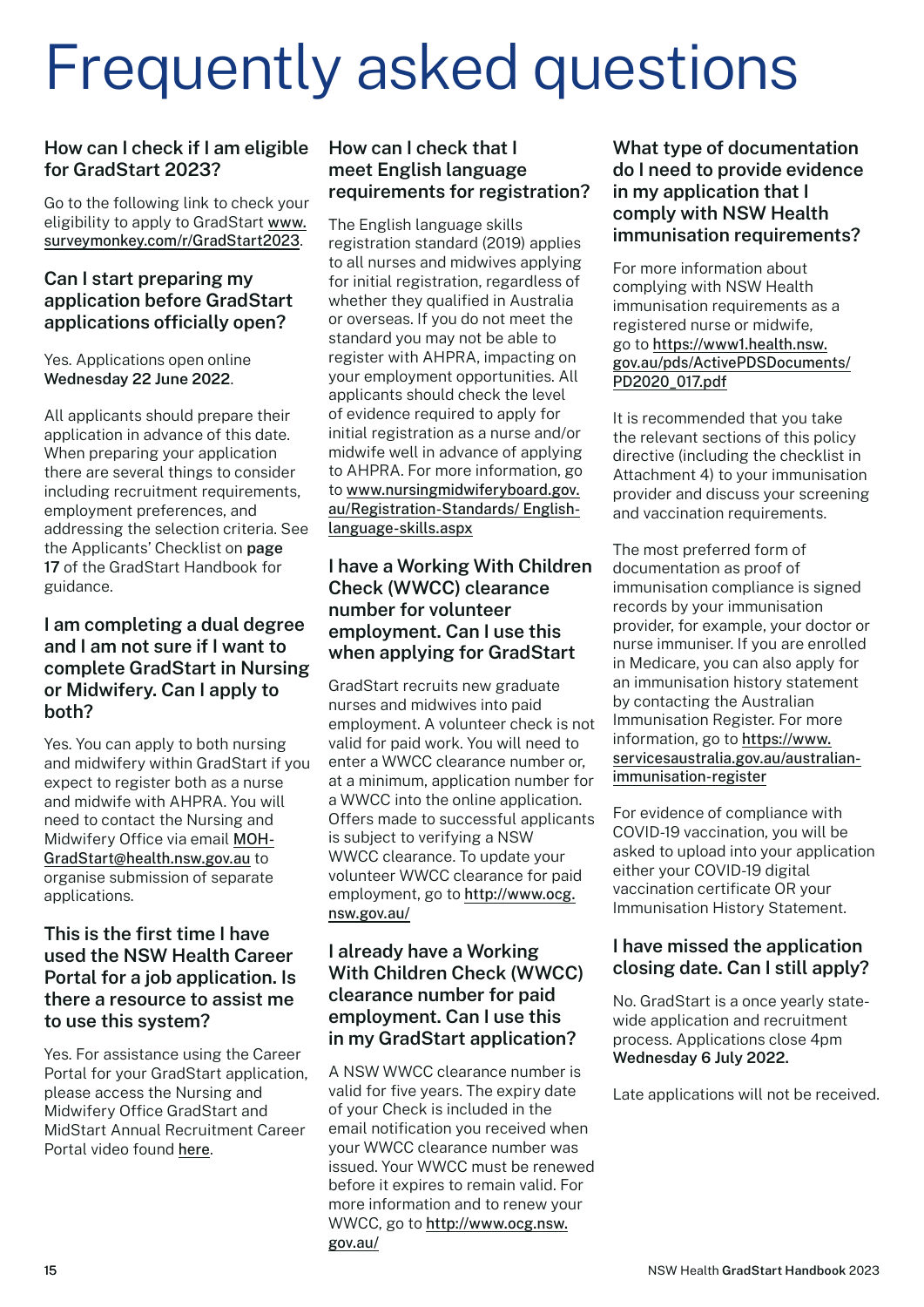### **Can I request to be employed on reduced hours?**

Requests to be employed at reduced hours must be discussed with your local GradStart Coordinator and prior to interview. Once a candidate is employed any position changes or requests are managed on an individual basis with the employing facility.

### **Can I enter the same preference more than once?**

Yes. The online application portal will not prevent you from entering the same preference more than once. It is important to note that entering the same preference more than once does not increase your chances of gaining employment at that facility.

#### **Do I need to nominate all eight preferences for employment in my application?**

Applicants must nominate at least six employment preferences.

#### **I have forgotten my password. How can I gain access to the system to complete my application?**

If you are a paid employee or paid contractor with NSW Health, your password can be re-set by contacting the **Statewide service desk on 1300 285 533**. If you are not a paid employee or paid contractor with NSW Health, your password can be re-set either via the "forgot your password" link at account login or, by contacting the **Customer Experience Team on 1300 679 367**.

#### **I can no longer access my email account to receive emails – I am worried I will no longer receive emails about GradStart. How can I update my email account?**

You can update personal information, including your email address, by logging into [NSW Health Careers](https://jobs.health.nsw.gov.au/)  [Portal](https://jobs.health.nsw.gov.au/) and accessing 'My Profile'. If your email address is no longer valid and is needed to reset a password, the Customer Experience Team can assist by contacting them on 1300 679 367. Also advise your GradStart Coordinator that your contact details have been updated.

#### **I received a letter from the Local Health District advising I am successful for a position in their GradStart program. The letter stated I would receive an email the following day from ROB with a link to accept my position – but I did not receive this email. What can I do?**

If you did not receive the email, you can accept or decline your offer by navigating to the NSW Heath Career Portal. Follow instructions outlined for both internal and external candidates on page 13.

### **I have been placed on the Eligible Applicants' Bank. How long will I remain there?**

The Eligible Applicants' Bank will remain open until the end of May 2023 or until all positions are filled, whichever occurs first. Your name will remain on the Eligible Applicants' Bank during this time unless you decline an offer from one of your eight preferences, or if you decline two offers from facilities which are not included in your preferences.

### **Can I apply to GradStart again?**

To be eligible to apply to GradStart, candidates must have completed their degree within 12 months of commencing in a new graduate position. If you are completing your nursing or midwifery degree between **1 June 2022** and **31 May 2023** you are eligible for **2023 GradStart**.

### **Can I take unplanned leave or defer my GradStart program?**

Discuss any unplanned leave or deferral from the GradStart program with your local GradStart Coordinator. Once a candidate is employed any position changes or requests are managed on an individual basis at the employing facility.

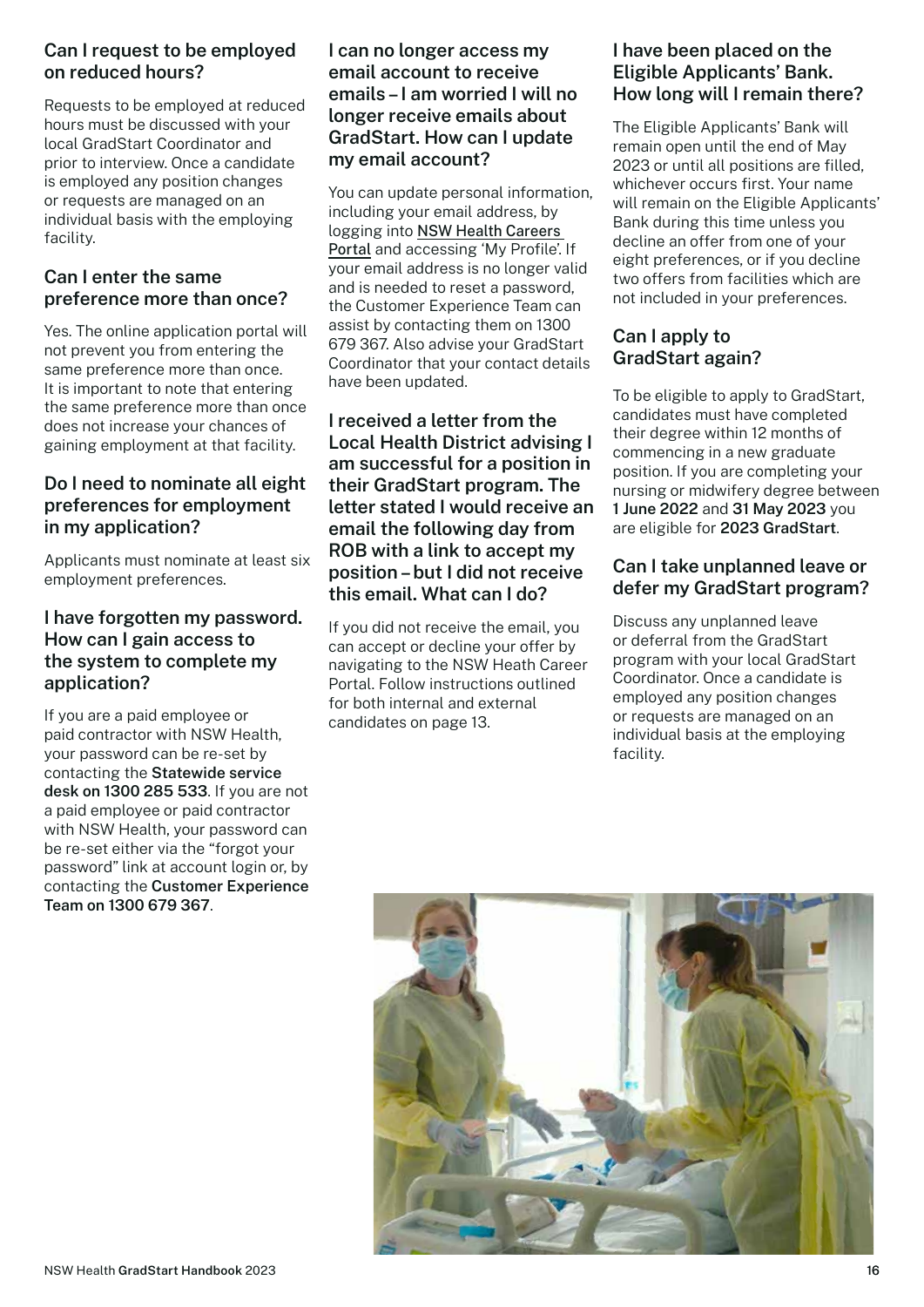# GradStart Application Checklist

| <b>Tick</b>                            | <b>Action</b>                                                                                                                                                                                                       |  |  |
|----------------------------------------|---------------------------------------------------------------------------------------------------------------------------------------------------------------------------------------------------------------------|--|--|
| Prior to applications opening, I have: |                                                                                                                                                                                                                     |  |  |
| $\Box$                                 | Downloaded and read GradStart Handbook.                                                                                                                                                                             |  |  |
| $\Box$                                 | Checked that I am eligible to apply to GradStart 2023 www.surveymonkey.com/r/GradStart2023                                                                                                                          |  |  |
| $\Box$                                 | Marked all key dates in my diary                                                                                                                                                                                    |  |  |
| $\Box$                                 | Researched participating health services and hospitals offering new graduate positions<br>www.health.nsw.gov.au/nursing/employment/Pages/Recruit.aspx                                                               |  |  |
| $\Box$                                 | Confirmed I meet the Nursing and Midwifery Board of Australia English Language Registration Standard by<br>checking https://www.nursingmidwiferyboard.gov.au/registration-standards/%20english-language-skills.aspx |  |  |
| $\Box$                                 | Updated my Curriculum Vitae.                                                                                                                                                                                        |  |  |
| $\Box$                                 | Checked that I have a valid NSW Health Working With Children Check (WWCC) for paid work<br>www.kidsguardian.nsw.gov.au/                                                                                             |  |  |
| $\Box$                                 | Checked my compliance with NSW Health Immunisation requirements, including COVID-19 vaccination<br>https://www1.health.nsw.gov.au/pds/ActivePDSDocuments/PD2020_017.pdf                                             |  |  |
| $\Box$                                 | Appropriate evidence of identification<br>https://www1.health.nsw.gov.au/pds/ActivePDSDocuments/PD2019_003.pdf                                                                                                      |  |  |
| $\Box$                                 | Permission from my two referees to provide contact details in my application.<br>One referee must be a clinical reference                                                                                           |  |  |
| $\Box$                                 | Drafted my responses in how I meet each selection criterion (max. 150 words) into a word document                                                                                                                   |  |  |
| $\Box$                                 | Checked my supplied email address is not Hotmail or @live.com.au                                                                                                                                                    |  |  |
| When applications open, I have:        |                                                                                                                                                                                                                     |  |  |
| $\Box$                                 | Applied online to GradStart recruitment from Wednesday 22 June 2022. Watch the video here to learn how<br>to apply through the GradStart Career Portal                                                              |  |  |
| $\Box$                                 | My documents available to refer to when completing my application, such as WWCC clearance number                                                                                                                    |  |  |
| $\Box$                                 | Saved my incomplete application so that I can return to it later                                                                                                                                                    |  |  |
| $\Box$                                 | Submitted my completed application by 4pm Wednesday 6 July 2022                                                                                                                                                     |  |  |
| $\Box$                                 | Received an auto-generated email from NSW Health recruitment system, confirming successful submission<br>of my application                                                                                          |  |  |
| $\Box$                                 | Checked my availability to attend interview at my preferred location (preference 1)<br>between Monday 8 August - Friday 9 September 2022                                                                            |  |  |
|                                        | If successful in gaining an interview, I have:                                                                                                                                                                      |  |  |
| $\Box$                                 | Confirmed my attendance at interview by Thursday 4 August 2022                                                                                                                                                      |  |  |
| $\Box$                                 | Reviewed the selection criteria and prepared for interview                                                                                                                                                          |  |  |
| □                                      | Gathered employment screening documents, evidence of identification and other supporting documents<br>ready to take along to interview                                                                              |  |  |
| On offer of employment, I have:        |                                                                                                                                                                                                                     |  |  |
| $\Box$                                 | Accepted or declined offer of employment online by Monday 31 October 2022                                                                                                                                           |  |  |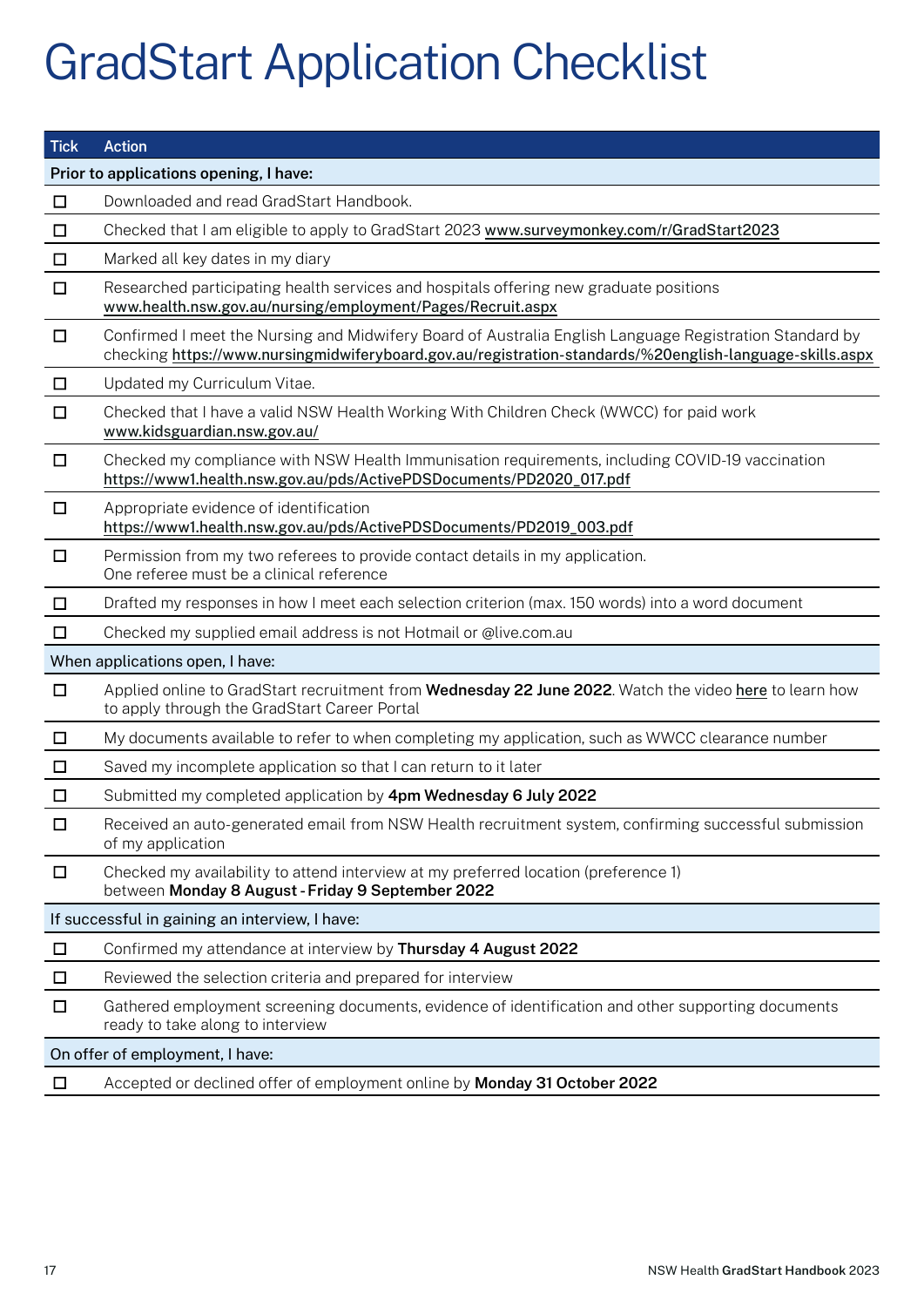# Participating Employers

| <b>Local Health Districts (LHD)</b>                                                | <b>Nursing</b> | <b>Midwifery</b> |
|------------------------------------------------------------------------------------|----------------|------------------|
| Central Coast (CCLHD)                                                              |                |                  |
| Far West (FWLHD)                                                                   |                |                  |
| Hunter New England (HNELHD)                                                        |                |                  |
| Illawarra Shoalhaven (ISLHD)                                                       |                |                  |
| Mid North Coast (MNCLHD)                                                           |                |                  |
| Murrumbidgee (MLHD)                                                                |                |                  |
| Nepean Blue Mountains (NBMLHD)                                                     |                |                  |
| Northern NSW (NNSWLHD)                                                             |                |                  |
| Northern Sydney (NSLHD)                                                            |                |                  |
| South Eastern Sydney (SESLHD)                                                      |                |                  |
| Southern NSW (SNSWLHD)                                                             |                |                  |
| Sydney (SLHD)                                                                      |                |                  |
| South Western Sydney (SWSLHD)                                                      |                |                  |
| Western NSW (WNSWLHD)                                                              |                |                  |
| Western Sydney (WSLHD)                                                             |                |                  |
| <b>Specialty Networks (SN) and</b><br><b>Affiliated Health Organisations (AHO)</b> |                |                  |
| Calvary Healthcare, Kogarah (CHCK)                                                 |                |                  |
| Calvary Mater, Newcastle (CMN)                                                     |                |                  |
| <b>Justice Health and Forensic Mental</b><br>Health Network (JHFMHN)               |                |                  |
| St Vincent's Health Network, Sydney (SVHN)                                         |                |                  |
| Sydney Children's Hospitals Network (SCHN)                                         |                |                  |
| Uniting War Memorial Hospital, Sydney (UWMH)                                       |                |                  |
| <b>Metro Rural Exchange</b>                                                        |                |                  |
| Far West LHD with Central Coast LHD                                                |                |                  |
| Far West LHD with South Eastern Sydney LHD                                         |                |                  |
| Southern NSW LHD with North Sydney LHD                                             |                |                  |
| Western NSW LHD with Sydney LHD                                                    |                |                  |